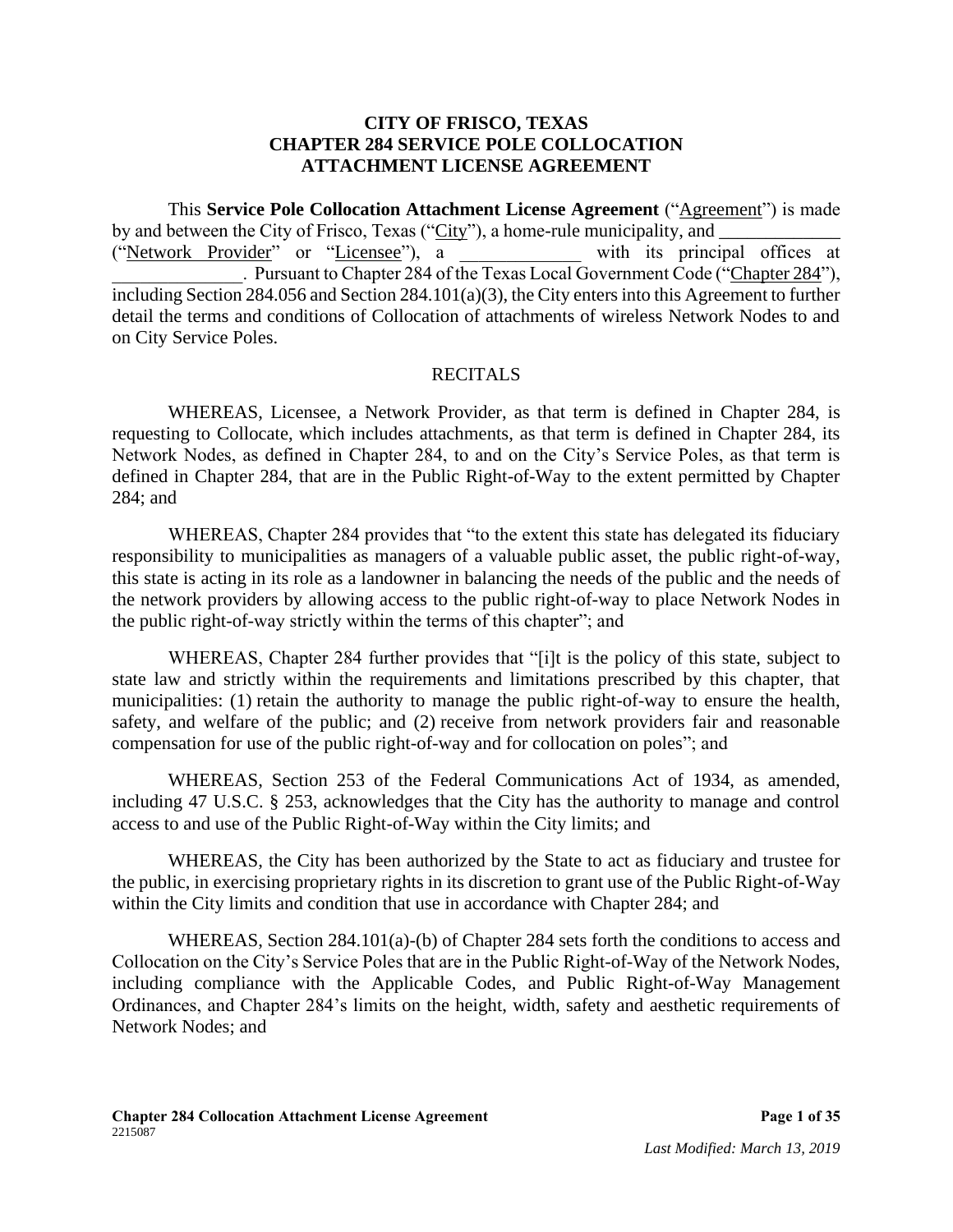WHEREAS, the Licensee shall compensate the City pursuant to applicable state law, including Chapter 284, for the collocation of the Network Nodes on Service Poles in the City's Public Right-of-Way; and

WHEREAS, the Licensee's non-exclusive use at locations in its Public Right-of-Way, are subject to the terms and conditions set forth herein, and pursuant to Permits issued by the City; and

WHEREAS, the City and Licensee desire by this Agreement to set forth their understanding of such matters.

NOW THEREFORE, in consideration of the mutual covenants and agreements contained herein below, City and Licensee agree as follows:

#### **ARTICLE 1. PARTIES**

#### 1.1. ADDRESSES

The initial addresses of the parties, which either party may change at any time by giving written notice to the other party pursuant to the terms of this Agreement, are as follows:

#### **City of Frisco, Texas**

Attn: Public Works Director

6101 Frisco Square Boulevard, 3rd Floor

Frisco, Texas 75034

Email: [slang@friscotexas.gov](mailto:slang@friscotexas.gov)

#### **Network Provider and Licensee**

\_\_\_\_\_\_\_\_\_\_\_\_\_\_\_\_\_\_\_\_\_\_\_\_\_\_\_\_\_

| Attn: |  |  |  |
|-------|--|--|--|
|       |  |  |  |

Street \_\_\_\_\_\_\_\_

| Texas, |  |
|--------|--|
|        |  |

Email: \_\_\_\_\_\_\_\_\_\_\_\_\_\_\_\_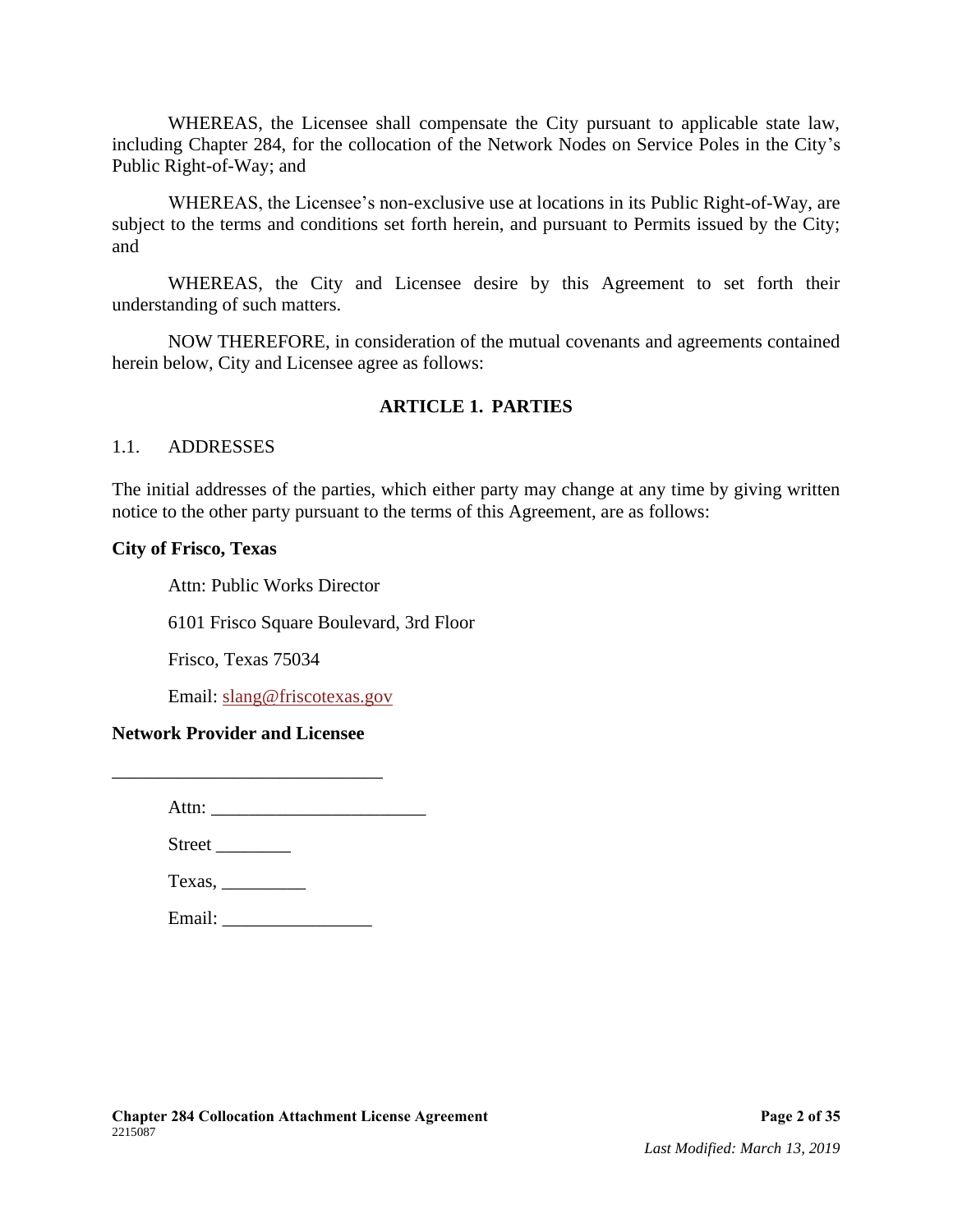#### **ARTICLE 2. DEFINITIONS**

- 2.1. As used in this Agreement, the definitions as used in Section 284.002 of Chapter 284 shall be used, unless otherwise noted below<sup>1</sup>:
	- 2.1.1. *Abandon* and its derivatives means the facilities installed in the right-of-way (including by way of example but not limited to: poles, wires, conduit, manholes, handholes, cuts, Network Nodes and node support poles, or portion thereof) that have been left by Provider in an unused or non-functioning condition for more than 120 consecutive calendar days unless, after notice to Provider, Provider has established to the satisfaction of the City that the applicable facilities, or portion thereof, is still in active use.
	- 2.1.2. *Affiliate* means (a) any entity who (directly or indirectly) owns or controls, is owned or controlled by, or is under common ownership or control with the Licensee; (b) any entity acquiring substantially all of the assets of Licensee in the market defined by the Federal Communications Commission in which the Locations are located; or (c) any successor entity in a merger, acquisition, or other business reorganization involving Licensee. For purposes of this definition, "own" means to own an equity or other financial interest (or the equivalent thereof) of more than 10 percent or any management interest.
	- 2.1.3. *Agreement* means this contract between the Parties, including any exhibits and any written amendments as authorized by this Agreement.
	- 2.1.4. *Antenna* means communications equipment that transmits or receives electromagnetic radio frequency signals used in the provision of wireless services.
	- 2.1.5. *Applicable code or codes* means uniform building, fire, electrical, plumbing, or mechanical codes adopted by a recognized national code organization; and local amendments to those codes to the extent not inconsistent with Chapter 284.
	- 2.1.6. *City* is defined in the preamble of this Agreement and includes its successors and assigns.
	- 2.1.7. *City Attorney* means the currently appointed or acting City Attorney or his/her designee.
	- 2.1.8. *City Engineer* means the city engineer for the City from City's Public Works Department, or its successor department, or a person he or she designates.

<sup>&</sup>lt;sup>1</sup> The definitions as used in Section 284.002 of Chapter 284 shall be used and control over any conflicts with the definitions set forth in this Agreement.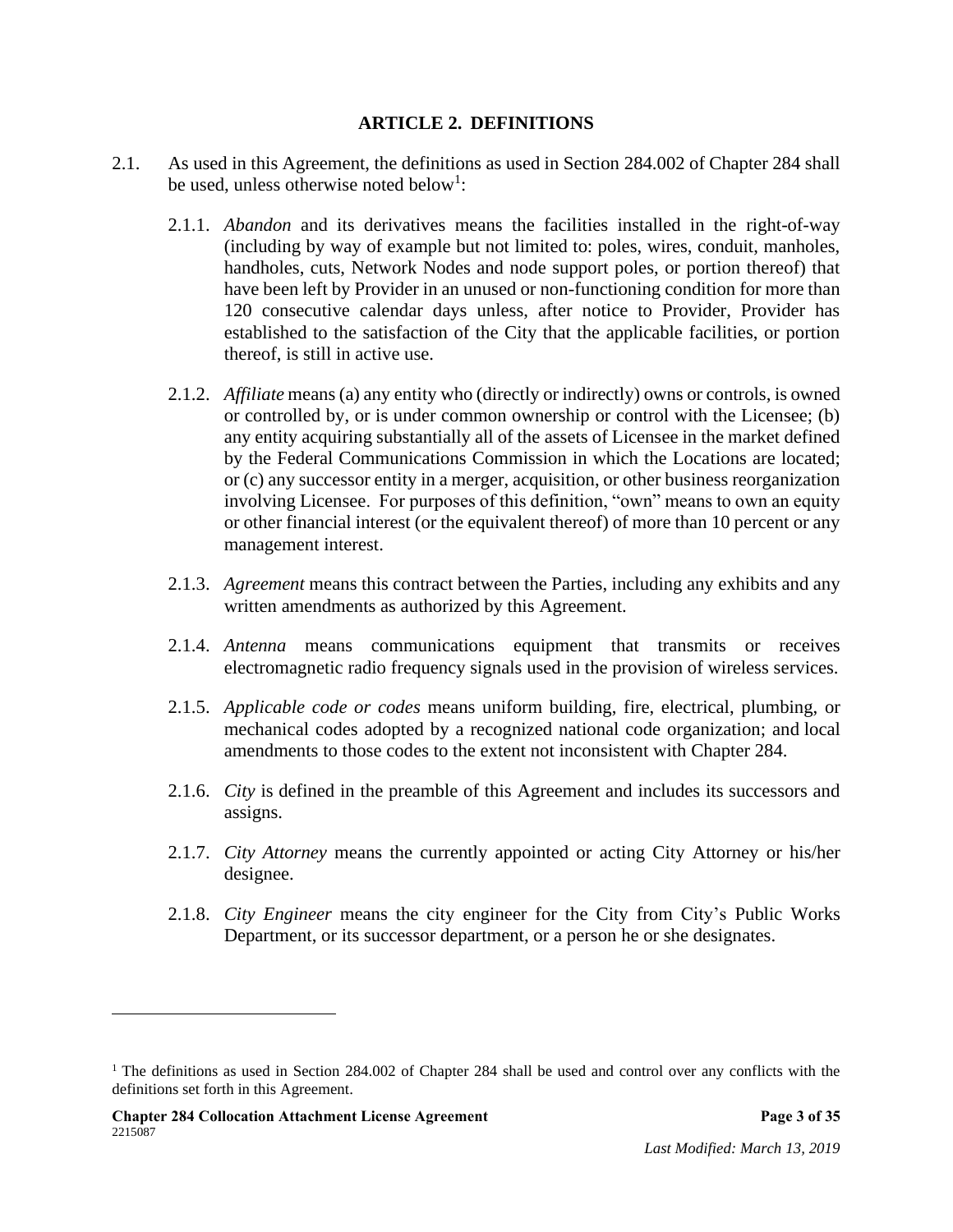- 2.1.9. *City Manager* means the current and successor City Manager of the City.
- 2.1.10. *Collocate* and *collocation* mean the installation, mounting, maintenance, modification, operation, or replacement of Network Nodes in a public right-of-way on or adjacent to a pole.
- 2.1.11. *Concealment or Camouflaged* means any Wireless Facility or Pole that is covered, blended, painted, disguised, camouflaged or otherwise concealed such that the Wireless Facility blends into the surrounding environment and is visually unobtrusive as allowed as a condition for City advance approval under Section 284.105 of Chapter 284 in Historic or Design Districts. A Concealed or Camouflaged Wireless Facility or Pole also includes any Wireless Facility or Pole conforming to the surrounding area in which the Wireless Facility or Pole is located and may include, but is not limited to hidden beneath a façade, blended with surrounding area design, painted to match the supporting area, or disguised with artificial tree branches.
- 2.1.12. *Decorative pole* means a streetlight pole specially designed and placed for aesthetic purposes and on which no appurtenances or attachments, other than specially designed informational or directional signage or temporary holiday or special event attachments, have been placed or are permitted to be placed according to nondiscriminatory municipal codes.
- 2.1.13. *Design District* means an area that is zoned, or otherwise designated by municipal code, and for which the City maintains and enforces unique design and aesthetic standards on a uniform and nondiscriminatory basis.
- 2.1.14. *Design Manual* means the City Design Manual for the Installation of Network Nodes and Node Support Poles pursuant to Chapter 284 enacted and adopted by the City in accordance with Section 284.108 of Chapter 284.
- 2.1.15. *Director* means the Director of the City's Public Works Department, or its successor department, or a person he or she designates.
- 2.1.16. *Disaster emergency* or *disaster* or *emergency* means an imminent, impending, or actual natural or humanly induced situation wherein the health, safety, or welfare of the residents of the city is threatened, and includes, but is not limited to any declaration of emergency by city state or federal governmental authorities.
- 2.1.17. *Distributed Antenna System or DAS* shall be included as a type of "Network Node."
- 2.1.18. *Effective Date* means that date signed by the City Manager on the signature page of this Agreement for each respective Licensee.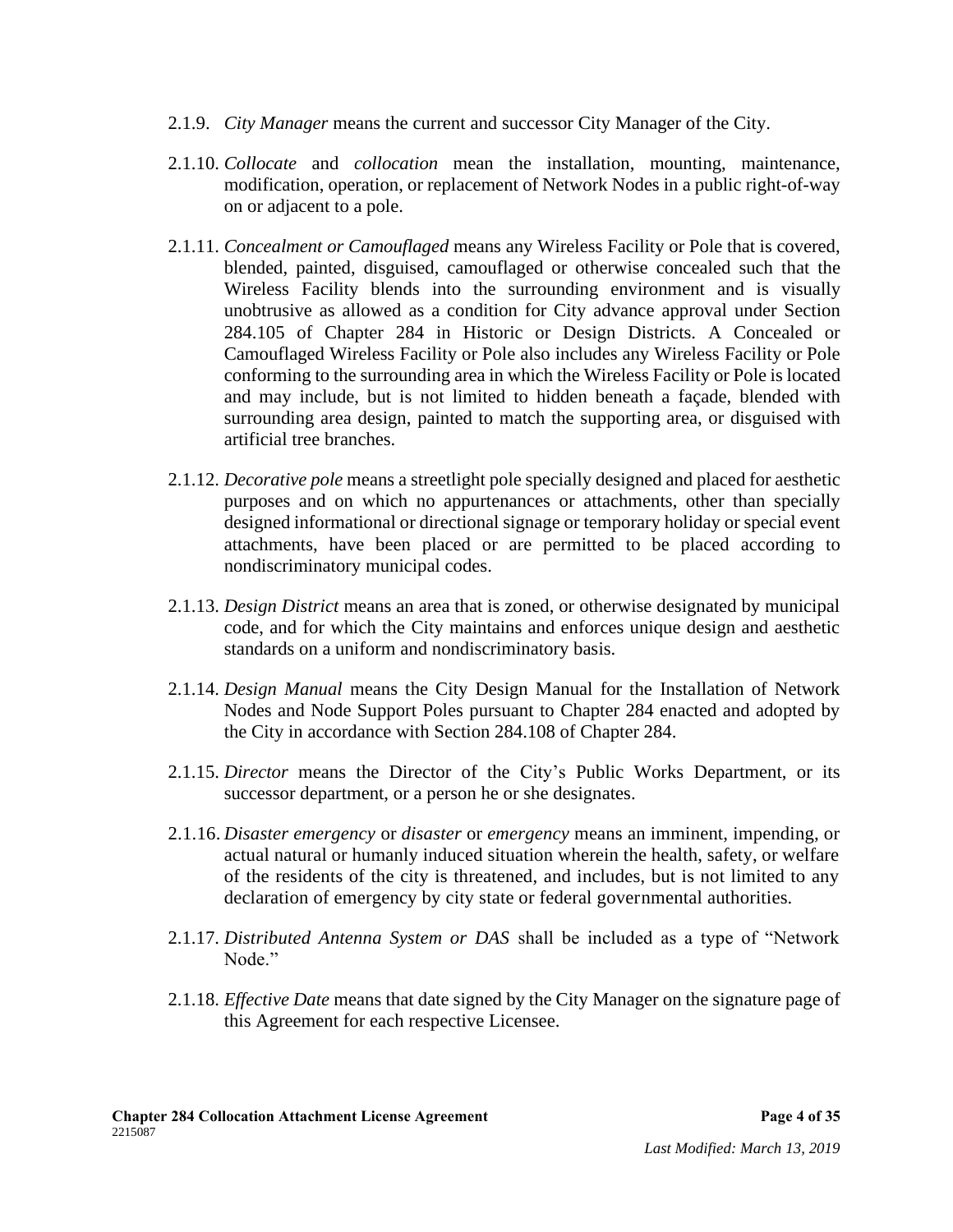- 2.1.19. *Ground Equipment* means a Wireless Facility that is located on the surface of the Public Right-of-Way in an approved permit that is immediately adjacent to the Pole on which the Network Node is located.
- 2.1.20. *Historic District* recognized by the City, state or federal government under the City Code of Ordinances or City resolution, State Law, including, but not limited to, Section 442.001(3) of the Texas Government Code, or a federal law, including, but not limited to, 16 U.S.C. § 470.
- 2.1.21. *Historic Landmark* recognized by the City, state or federal government under the City Code of Ordinances or City resolution, State Law, including, but not limited to, Section 442.001(3) of the Texas Government Code, or a federal law, including, but not limited to, 16 U.S.C. § 470.
- 2.1.22. *Law* means common law or a federal, state, or local law, statute, code, rule, regulation, order, or ordinance
- 2.1.23. *Licensee* and *Network Provider* mean \_\_\_\_\_\_\_ and includes its successors and assigns.
- 2.1.24. *Location* means the location of a Service Pole in the Public Right-of-Way in which Licensee is authorized to place its Network Node, provided that it has obtained all Permits.
- 2.1.25. *Macro tower* means a guyed or self-supported pole or monopole greater than the height parameters prescribed by Section 284.103 of Chapter 284 and that supports or is capable of supporting antennas.
- 2.1.26. *Micro network node* means a Network Node that is not larger in dimension than 24 inches in length, 15 inches in width, and 12 inches in height, and that has an exterior antenna, if any, not longer than 11 inches.
- 2.1.27. *Modification* means any work in the Public Right-of-Way, or alteration of a Wireless Facility that is not substantially similar in size or is a change in the Wireless Facility's location in the Public Right-of-Way or its physical position on the Pole except that those alterations or changes that are excepted from requiring a permit under Section 284.157(a) and (b) of Chapter 284 do not constitute Modifications.
- 2.1.28. *Municipal park* means an area that is zoned or otherwise designated by the City as a public park for the purpose of recreational activity.
- 2.1.29. *Municipally owned utility pole* means a utility pole owned or operated by a municipally owned utility, as defined by Section 11.003 of the Utilities Code, and located in a public right-of-way.
- 2.1.30. *MUTCD* means Manual of Uniform Traffic Control Devices.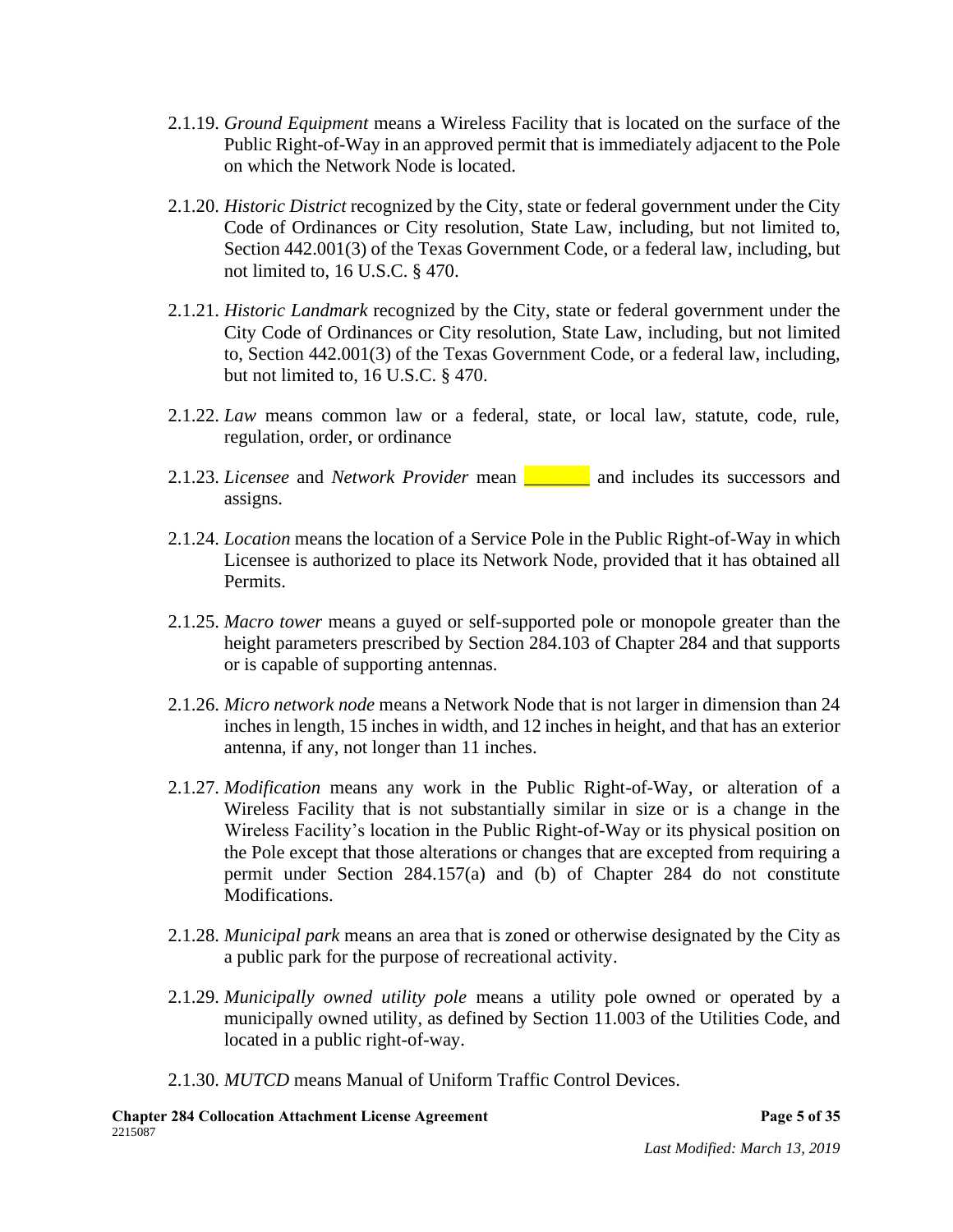- 2.1.31. *Network node* means equipment at a fixed location that enables wireless communications between user equipment and a communications network. The term: (A) includes: (i) equipment associated with wireless communications; (ii) a radio transceiver, an antenna, a battery-only backup power supply, and comparable equipment, regardless of technological configuration; and (iii) coaxial or fiberoptic cable that is immediately adjacent to and directly associated with a particular collocation; and (B) does not include: (i) an electric generator; (ii) a pole; or (iii) a macro tower.
- 2.1.32. *Network provider* means: (A) a wireless service provider; or (B) a person that does not provide wireless services and that is not an electric utility but builds or installs on behalf of a wireless service provider: (i) Network Nodes; or (ii) node support poles or any other structure that supports or is capable of supporting a Network Node.
- 2.1.33. *Party* or *Parties* mean the Licensee and City, individually or collectively as indicated in the context in which it appears.
- 2.1.34. *Other Party* or *Other Parties* means a Chapter 284 Wireless Service provider who is not a Party to this Agreement.
- 2.1.35. *Node support pole* means a pole installed by a network provider for the primary purpose of supporting a Network Node.
- 2.1.36. *Permit* means a written authorization for the use of the public right-of-way or collocation on a service pole required from the City before a network provider may perform an action or initiate, continue, or complete a project over which the City has police power authority.
- 2.1.37. *Pole* means a service pole, municipally owned utility pole, node support pole, or utility pole
- 2.1.38. *Provider* has the same meaning as "Network Provider."
- 2.1.39. *Public right-of-way* means the area on, below, or above a public roadway, highway, street, public sidewalk, alley, waterway, or utility easement in which the City has an interest. The term does not include: (A) a private easement; or (B) the airwaves above a public right-of-way with regard to wireless telecommunications.
- 2.1.40. *Public right-of-way management ordinance* means the regulations set forth in Chapter 78 of the City's Code of Ordinances, as they exist or may be amended.
- 2.1.41. *Public right-of-way rate* means an annual rental charge paid by a network provider to the City related to the construction, maintenance, or operation of Network Nodes within a public right-of-way in the City pursuant to Section 284.053 of Chapter 284.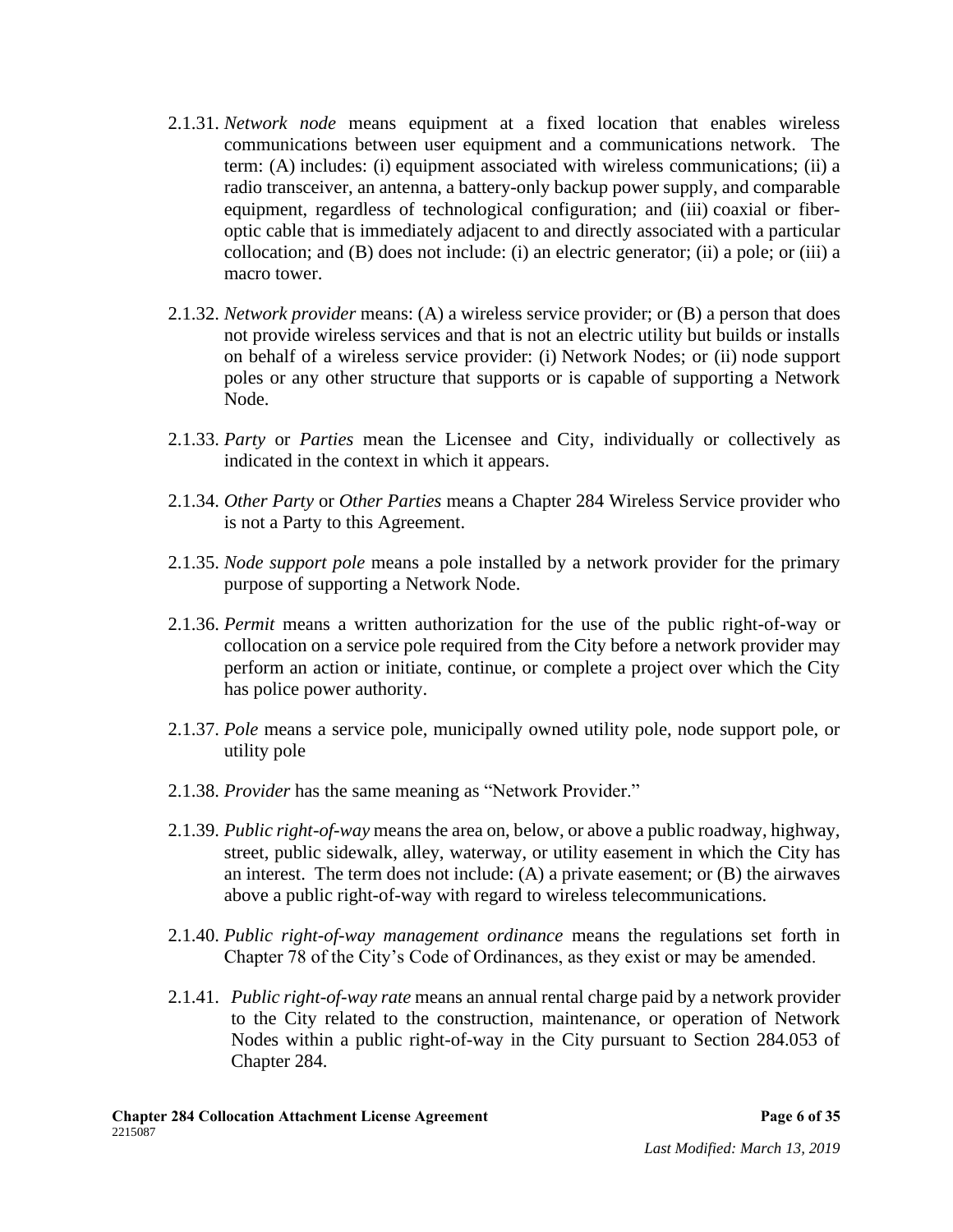- 2.1.42. *Rental Fees means* as described in Article 5 herein*.*
- 2.1.43. *School* means an educational institution that offers a course of instruction for students in one or more grades from kindergarten through grade 12
- 2.1.44. *Service pole* means a pole, other than a municipally owned utility pole, owned or operated by the City and located in a public right-of-way, including: (A) a pole that supports traffic control functions; (B) a structure for signage; (C) a pole that supports lighting, other than a decorative pole; and (D) a pole or similar structure owned or operated by the City and supporting only Network Nodes.
- 2.1.45. *Small cell* shall be included as a type of "Network Node."
- 2.1.46. *Street* means only the paved portion of the Public Right-of-Way used for vehicular travel, being the area between the inside of the curb to the inside of the opposite curb, or the area between the two parallel edges of the paved roadway for vehicular travel where there is no curb. A "Street" is generally part of, but smaller in width than the width of the entire right-of-way, while a Public Right-of-Way may include sidewalks and utility easements, a "Street" does not. A "street" does not include the curb or the sidewalk, if either are present at the time of a permit application or if added later.
- 2.1.47. *TAS* means Texas Accessibility Standards.
- 2.1.48. *Traffic Signal* means any device, whether manually, electrically, or mechanically operated by which traffic is alternately directed to stop and to proceed.
- 2.1.49. *Transport facility* means each transmission path physically within a public rightof-way, extending with a physical line from a Network Node directly to the network, for the purpose of providing backhaul for Network Nodes
- 2.1.50. *Underground Requirement Area* shall mean means an area where poles, overhead wires, and associated overhead or above ground structures have been removed and buried or have been approved for burial underground pursuant to City ordinances, zoning regulations, state law, private deed restrictions, and other public or private restrictions, that prohibit installing aboveground structures in a public right-of-way.
- 2.1.51. *Utility pole* means a pole that provides: (A) electric distribution with a voltage rating of not more than 34.5 kilovolts; or (B) services of a telecommunications provider, as defined by Chapter 284 and/or Section 51.002 of the Utilities Code.
- 2.1.52. *Wireless service* means any service, using licensed or unlicensed wireless spectrum, including the use of Wi-Fi, whether at a fixed location or mobile, provided to the public using a Network Node.
- 2.1.53. *Wireless service provider* means a person that provides wireless service to the public.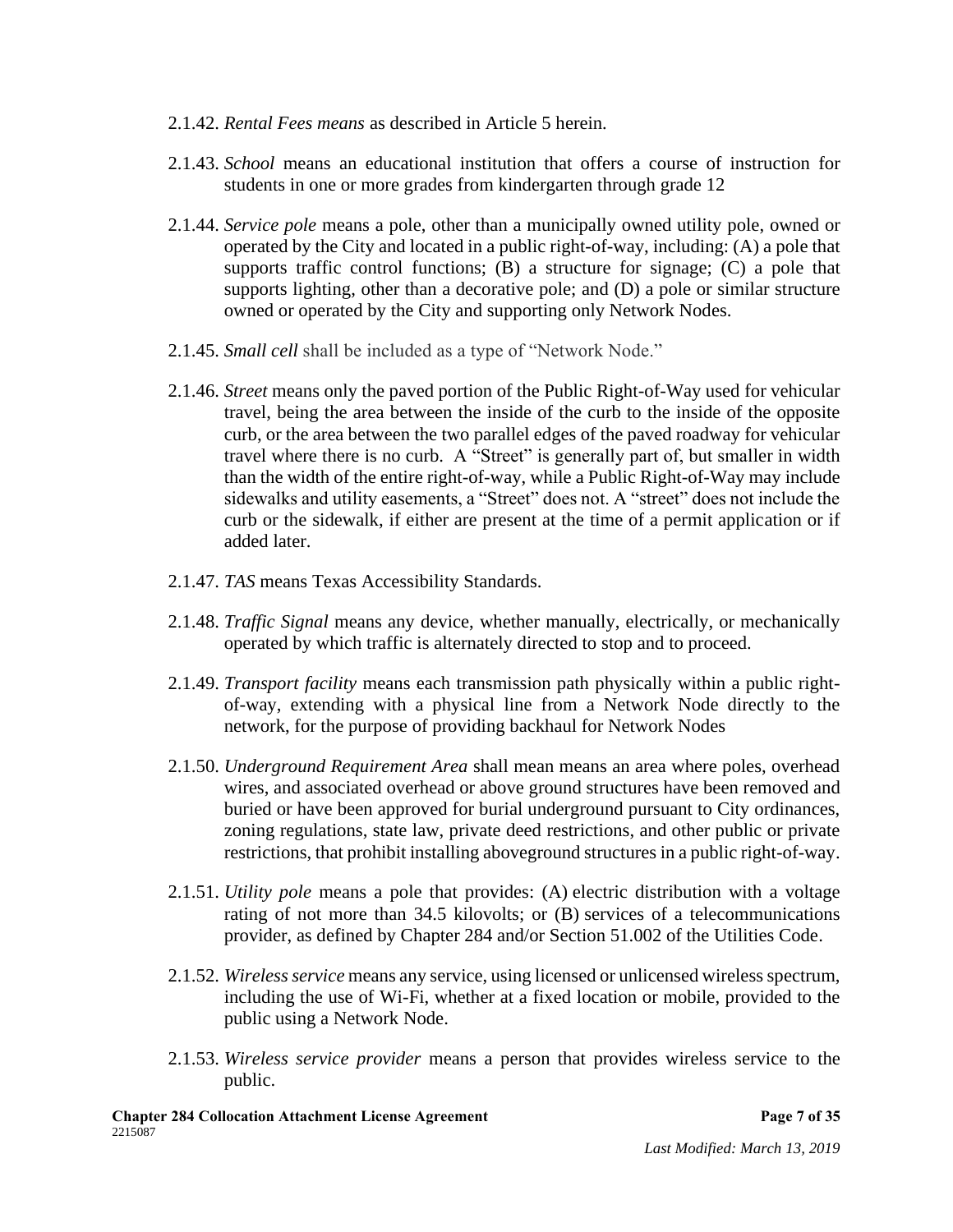- 2.1.54. *Wireless facilities* mean "Micro Network Nodes," "Network Nodes," and "Node Support Poles" as defined in Chapter 284
- 2.2 When not inconsistent with the context, words used in the present tense include the future, words used in the plural number include the singular number, and words in the singular include the plural.
- 2.3. The word "shall" is always mandatory and not merely permissive.
- 2.4. "Include" and "including," and words of similar import, shall be deemed to be followed by the words "without limitation."

## **ARTICLE 3. CHAPTER 284 GRANT AND SCOPE OF AUTHORIZATION TO COLLOCATE NETWORK NODES ON SERVICE POLES**

## 3.1 CITY GRANT OF PERMISSION IN ACCORDANCE WITH CHAPTER 284

- 3.1.1. Only to the extent required by Section 284.056 and Section 284.101(a)(3) of Chapter 284 does the City grant Licensee the right to enter the Public Right-of-Way and to Collocate Network Node facilities on Service Poles in the Public Right-of-Way, subject to the terms of this Agreement and Chapter 284.
- 3.1.2. This Agreement does not confer any other rights not described herein nor does it permit Licensee or third parties to use the Public Right-of-Way or Service Poles for purposes not specified in this Agreement, except to the extent otherwise expressly allowed by law.
- 3.1.3. This Agreement does not authorize the Licensee to install equipment and facilities associated with or for Macro Towers in the Public Right-of-Way.
- 3.1.4. Network Provider must have an existing Agreement with the City to apply for and be granted a Permit to use or to in anyway Collocate Network Node facilities on Service Poles.

## 3.2 SCOPE OF AGREEMENT

- 3.2.1. This Agreement is not exclusive and the City reserves the right to grant permission to enter the Public Right-of-Way and to use Service Poles in the Public Right-of-Way to Collocate Network Node facilities to eligible and qualified Other Parties under Chapter 284 or other law.
- 3.2.2. Except as expressly provided herein, this Agreement does not grant Licensee the authority to grant any rights under this Agreement to any Other Party without the written consent of the City in a separate agreement in accordance with Chapter 284.
- 3.2.3. This Agreement only authorizes Collocation of Network Nodes on Service Poles in the Public Right-of-Way and does not confer any rights or permission to install or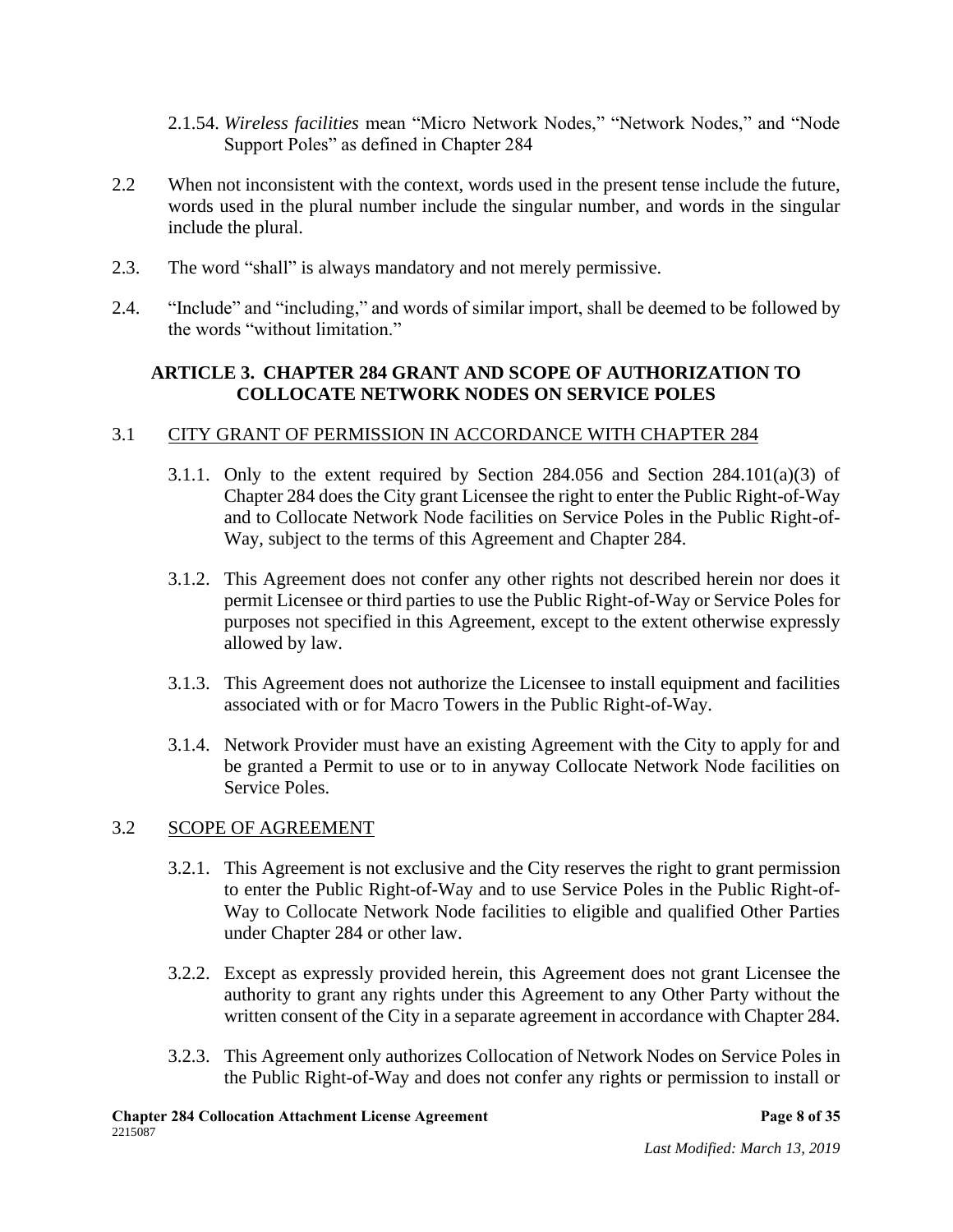otherwise collocate Network Nodes on any other Poles or to place such Network Nodes in the Public Right-of-Way.

3.2.4. This Agreement does not grant to the Licensee an interest in any property.

## 3.3 UNAUTHORIZED NETWORK NODE ON SERVICE POLES

- 3.3.1. The City Manager shall deem as unauthorized any type of Network Node attached or Collocated to a Service Pole if there is no Agreement, even if it was inadvertently and incorrectly permitted. The City Manager may at his or her sole discretion, upon 30 days' written notice, remove or require the Licensee to remove unauthorized Network Node at Licensee's expense without any liability to the City. The City will invoice and Licensee shall reimburse the City within 30 days of receipt of the invoice for the City's cost of removal of unauthorized Network Node.
- 3.3.2. Any Modification to a Network Node must be approved by the City Engineer except for those modifications, repairs, routine maintenance or related work that do not require a permit under Section 284.157(a) and (b) of Chapter 284; provided, however, that even for those modifications, repairs, routine maintenance or related work that do not require a permit under Section 284.157(a) and (b) of Chapter 284, advance written notice to the City shall be given via letter (which may be delivered by hand or other method) or an acknowledged email transmission by the Network Provider as allowed by Section 284.157(d)(1)-(3) of Chapter 284.

## **ARTICLE 4. APPLICATION FOR A PERMIT TO COLLOCATE ON A SERVICE POLE**

## 4.1 APPLICATION FOR A PERMIT TO COLLOCATE A NETWORK NODE ON A SERVICE POLE

- 4.1.1. *Application for Collocation on Service Pole Permit*. Prior to Collocation of a Network Node on a Service Pole or installation of the related ground equipment adjacent to a Service Pole, Licensee shall complete and submit to the City Engineer the Application for Collocation of a Network Node on a Service Pole Location, in the form attached as Exhibit A hereto, and the following:
	- 4.1.1.1. *Fee for Application for Collocation on Service Pole Permit Due with Application.*
		- (a) City will charge an application and permit fee for the Application for Collocation of a Network Node on a Service Pole Location in accordance with Section 284.156 of Chapter 284.
		- (b) Licensee shall pay the City the application and permit fees as required by Section 284.156 of Chapter 284 at the time of the submittal of the application for the permits. Except as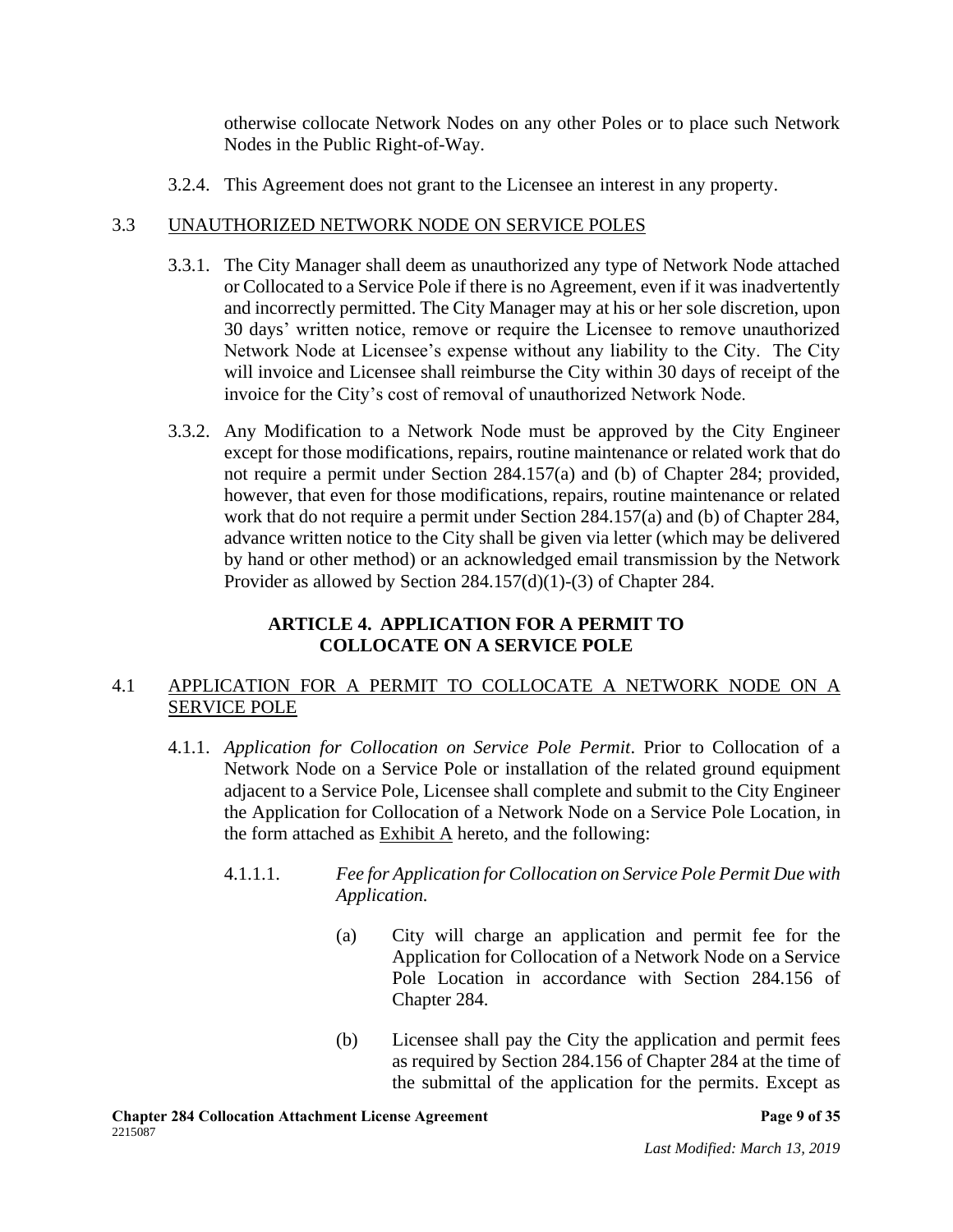provided for in this Agreement, application and permit fees are non-refundable.

- 4.1.1.2. Documents necessary for the review of the Application for Collocation of a Network Node on a Service Pole Location include but are not limited to:
	- 4.1.1.2.1. Map showing exact intended location of the Network Node and its distance from a designated Historic Landmark, Park, or School, Utility Pole, Node Support Pole, and other Network Nodes on a Service Pole, if any, and depicting the sidewalks, and ramps onto sidewalks required by Applicable Codes, TAS, or other law, including the Americans with Disabilities Act, and paved street surface and utility easements;
	- 4.1.1.2.2. Representative drawings or pictures of the intended Network Node as intended to be Collocated on the Service pole;
	- 4.1.1.2.3. Engineering and construction plans and drawings related to the Collocation of the Network Node on the Service Pole, including where the proposed Transport Facilities will be connected to the Network Node as electrical power connections;
	- 4.1.1.2.4. Other documents as requested by the City Engineer.
- 4.1.1.3. *Required industry standard pole load analysis*. Installations on all Service Poles shall have an industry standard pole load analysis completed and submitted to the City with each permit application indicating that the Service Pole to which the Network Node is to be attached will safely support the load, in accordance with Section 284.108 of Chapter 284. An application will not be accepted as complete or will be deemed to have not been accepted without the appropriate engineering analysis.
- 4.1.1.4. *Height of attachments.* All attachments on all Service Poles shall be at least 8 feet above grade, in accordance with Section 284.108(a)(1)-(2) of Chapter 284 and if a Network Node attachment is projecting toward the street, for the safety and protection of the public and vehicular traffic, the attachment shall be installed no less than sixteen (16) feet above the ground.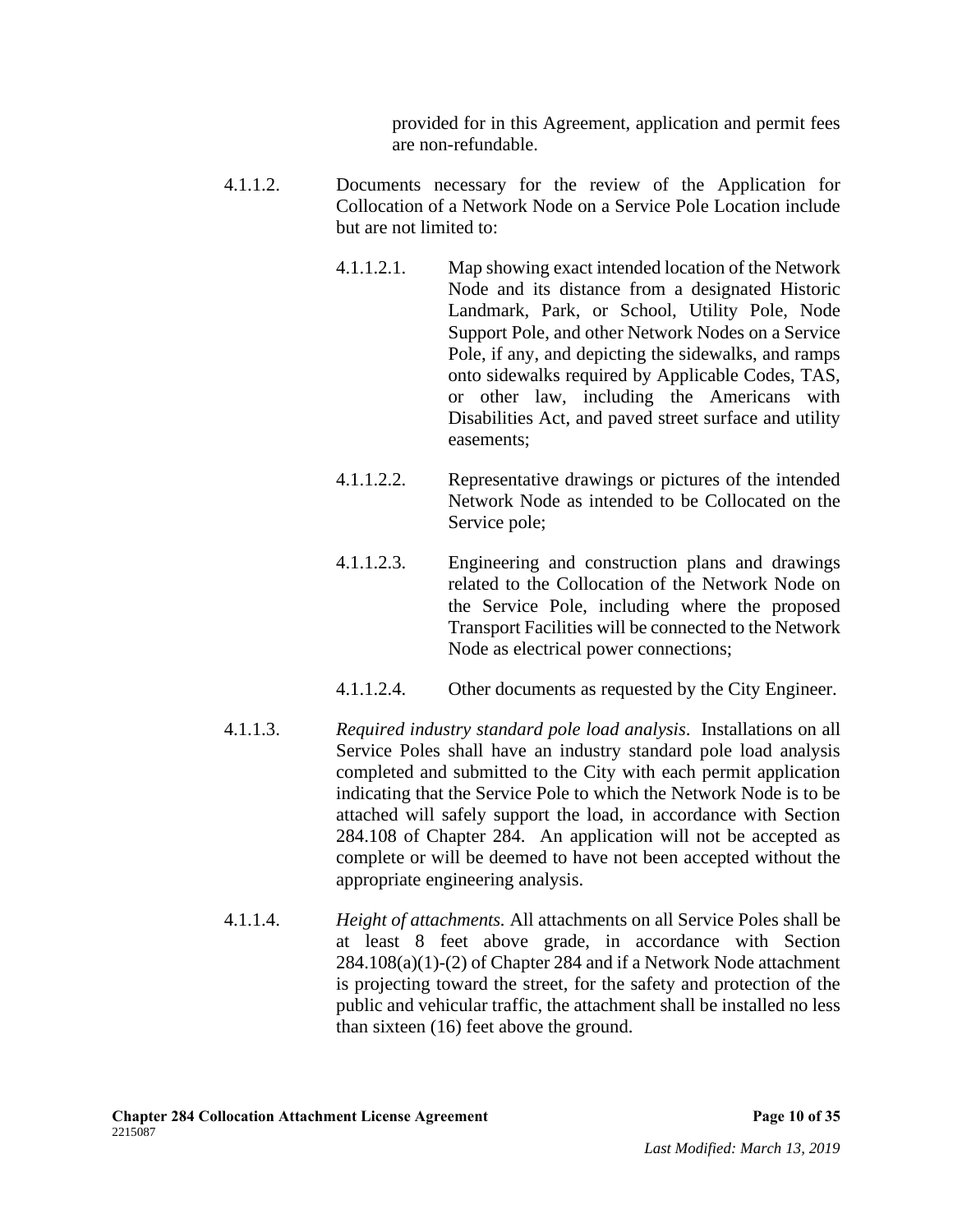- 4.1.1.5. *Installations on Service Poles, Traffic Signals and Street Signage*. Installations on all Service Poles, Traffic Signal and Street Signage structures must not interfere with the integrity of the structure or facility in any way that may compromise the safety of the public and must be in accordance with an agreement as allowed by Section 284.056 and Section 284.101(a)(3) and (b) of Chapter 284. Installation of Network Node facilities on any Service Pole, Traffic Signal or Street Signage structures:
	- i. Shall be encased in a separate conduit than the streetlight, traffic light or street signage electronics;
	- ii. Shall have a separate electric power connection than the Service Pole, Traffic Signal or Street Signage structure;
	- iii. Shall have a separate access point than the Service Pole, Traffic Signal and Street Signage structure;
	- iv. Shall not alter, puncture or drill into the City structure;
	- v. To the extent Licensee is required or permitted to install a new Service Pole on which a Network Node is to be attached under this Agreement, Licensee shall ensure that the foundation of the new Service Pole is consistent with all requirements of the City and the Texas Department of Transportation, as applicable, including the then-current Texas Department of Transportation light pole foundation specifications.
- 4.1.2. Network Provider shall comply with any additional requirements of the City's Public Right-of-Way Management Ordinance and Design Manual or directions of the City Manager concerning collocating its Network Nodes on any Service Pole. Compliance is to be with the City's Public Right-of-Way Management Ordinance and Design Manual in effect at the time of the Application for Collocation of a Network Node on a Service Pole Location is submitted.
- 4.1.3. If the applicant is not the same as the Licensee listed on the Application for Collocation of a Network Node on a Service Pole or installation of the related ground equipment, the Licensee shall sign the application or provide a letter of agency satisfactory to the City Attorney and is presumed to be the owner of the Network Node and Ground Equipment and shall be fully responsible for them and the Rental Fees as set forth as the Licensee and Network Provider in this Agreement.

## 4.2 REVIEW PROCESS FOR AN APPLICATION FOR COLLOCATION OF A NETWORK NODE ON A SERVICE POLE PERMIT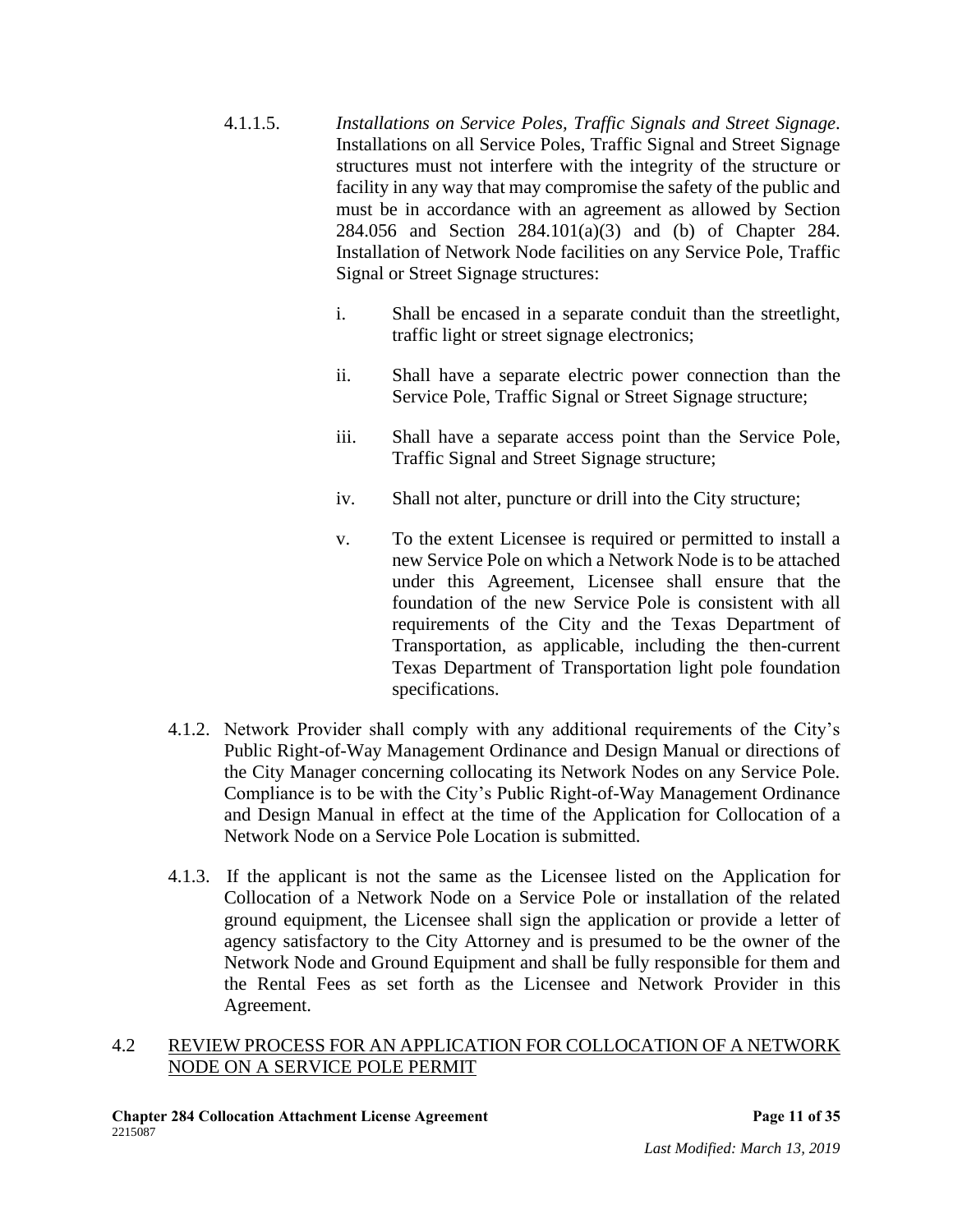- 4.2.1. The City Engineer shall review an Application for Collocation of a Network Node on a Service Pole or installation of the related ground equipment on a Service Pole for completeness and act in the time allowed, with notifications to the Licensee, as prescribed in Section 284.154 of Chapter 284.
- 4.2.2. The City Engineer shall review the Application for Collocation of a Network Node on a Service Pole to determine:
	- 4.2.2.1. If the requested site has already been approved as a Location for Other Parties, in which instance that Location shall no longer be available and application shall be denied;
	- 4.2.2.2. If all the required documentation has been provided;
	- 4.2.2.3. Compliance with the requirements of the City's Public Right-of-Way Management Ordinance and Design Manual and this Agreement;
	- 4.2.2.4. That written permission has been obtained by applicable parties as required by this Agreement; and
	- 4.2.2.5. Compliance with applicable construction, engineering, design specifications, Applicable Codes and laws, and other applicable requirements, including the Americans with Disabilities Act.
- 4.2.3. The City Engineer shall deny a requested Application for Collocation of a Network Node on a Service Pole if the Licensee's application is not in compliance with the City's Public Right-of-Way Management Ordinance and Design Manual and this Agreement.
- 4.2.4. Licensee shall not install a Network Node without the requisite Permit(s).
- 4.2.5. The City Engineer shall forward to the City Manager each approved GIS or Street Address and related information in the Application for Collocation of a Network Node on a Service Pole when a Permit is approved.

# **ARTICLE 5. CHAPTER 284 RENTAL FEES AND OTHER PAYMENTS**

# 5.1 NETWORK NODE SITE ANNUAL RENTAL RATE

5.1.1 *Annual Network Node Rate.* Licensee shall pay the City annually \$250 per Network Node site in accordance with Section 284.053(a) of Chapter 284 (the "Public Rightof-Way Rate") for each Location for which Licensee has obtained Permit(s) regardless of whether or not a Licensee installs Network Nodes in the Public Rightof-Way. Except as provided for in this Agreement, the annual Network Node Public Right-of-Way Rate is non-refundable.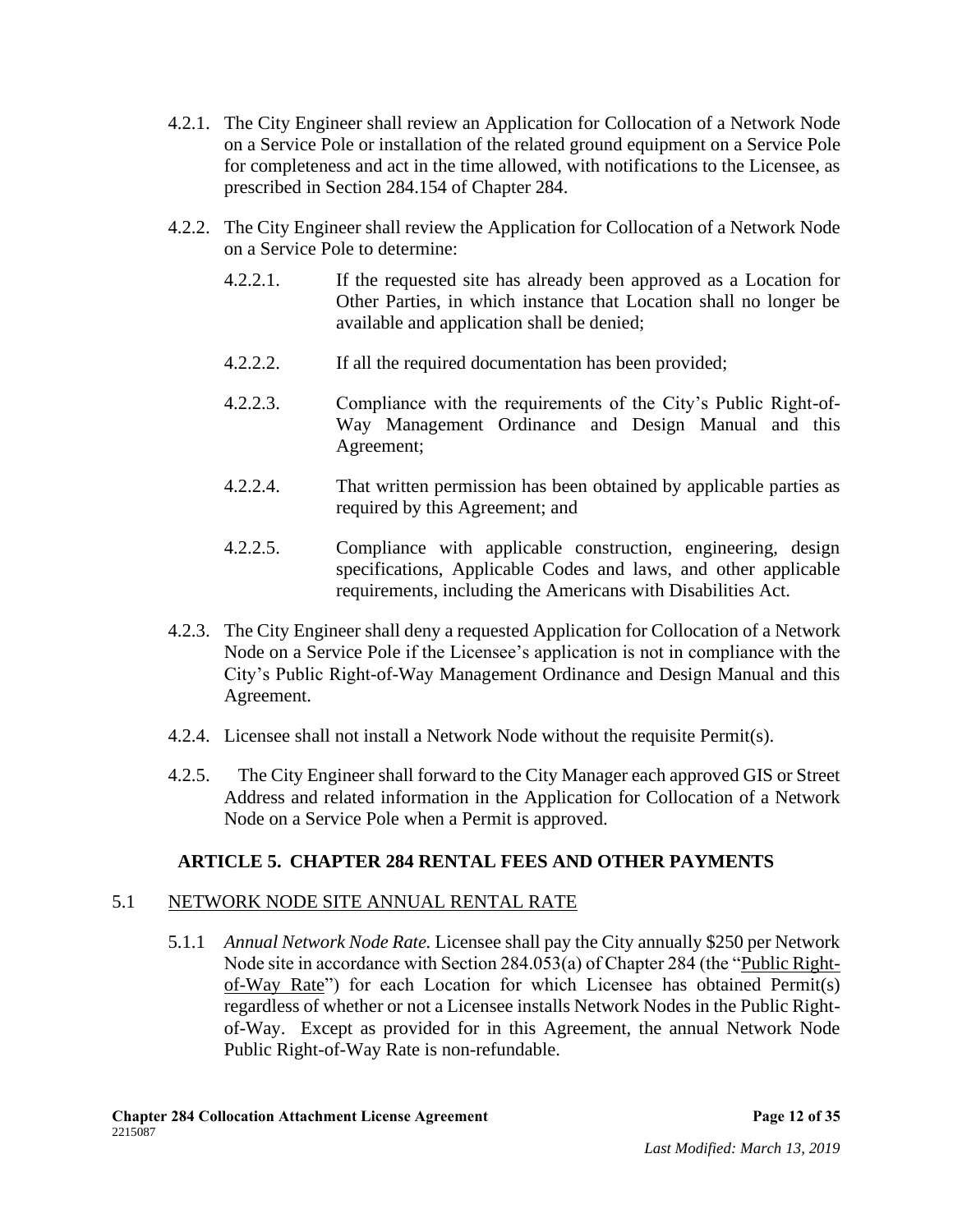- 5.1.2. *Initial Annual Network Node Public Right-of-Way Rate Pro-rated.* The annual Network Node Public Right-of-Way Rate payment for the first year at any Location ("Initial Annual Network Node Payment") begins accruing when the permit is issued and is due 30 days after Licensee obtains a Permit to install or collocate a Network Node at the Location. The Initial Annual Network Node Payment shall be pro-rated for the months remaining in the calendar year after the permit issuance date.
- 5.1.3. *Subsequent Years Annual Network Node Rate Due Date.* The annual Network Node Public Right-of-Way Rate for every year after the Initial Annual Network Node Payment shall be paid in advance on or before December 31 of each calendar year for each Network Node in the Public Right-of-Way for the next calendar year period.
- 5.1.4 *Annual Network Node Rate Adjustment*. Pursuant to Sec. 284.054 of Chapter 284, on or about each October of each year after October 2017 the City intends to adjust the annual Network Node Public Right-of-Way Rate by an amount equal to onehalf the annual change, cumulative since Sept. 1, 2017, if any, in the Consumer Price Index for All Urban Consumers for Texas, as published by the federal Bureau of Labor Statistics. The City shall provide written notice to each Network Provider of the new rate, and the rate shall apply to the first payment due to the City on or after the 60th day following that notice. It is the City's intent that the new adjusted Network Node Public Right-of-Way Rate be effective each year by December 31 in order to apply and begin accruing January 1 of the year following the Notice of the adjustment in the Network Node Site Public Right-of-Way Rate.

## 5.2 COLLOCATION ATTACHMENT ON SERVICE POLE FEE

- 5.2.1 *Annual Collocation on Service Pole Attachment Fee.* Licensee shall pay the City annually \$20 for each Network Node Permitted to be Collocated on a Service Pole in accordance with Section 284.056 of Chapter 284 (the "Collocation on Service Pole Attachment Fee") for each Location for which Licensee has obtained Permit(s) to collocate a Network Node on a Service Pole regardless of whether or not a Licensee collocates a Network Node on a Service Pole. Except as provided for in this Agreement, the Collocation on Service Pole Attachment Fee is non-refundable.
- 5.2.2. *Initial Annual Collocation on Service Pole Attachment Fee Pro-rated.* The annual Collocation on Service Pole Attachment Fee payment for the first year at any Location ("Initial Annual Collocation on Service Pole Attachment Fee Payment") begins accruing when the permit is issued and is due 30 days after Licensee obtains a Permit to install or collocate a Network Node at the Location. The Initial Annual Collocation on Service Pole Attachment Fee Payment shall be pro-rated for the months remaining in the calendar year after the permit issuance date.
- 5.2.3. *Subsequent Years Annual Collocation on Service Pole Attachment Fee Due Date.*  The annual Collocation on Service Pole Attachment Fee for every year after the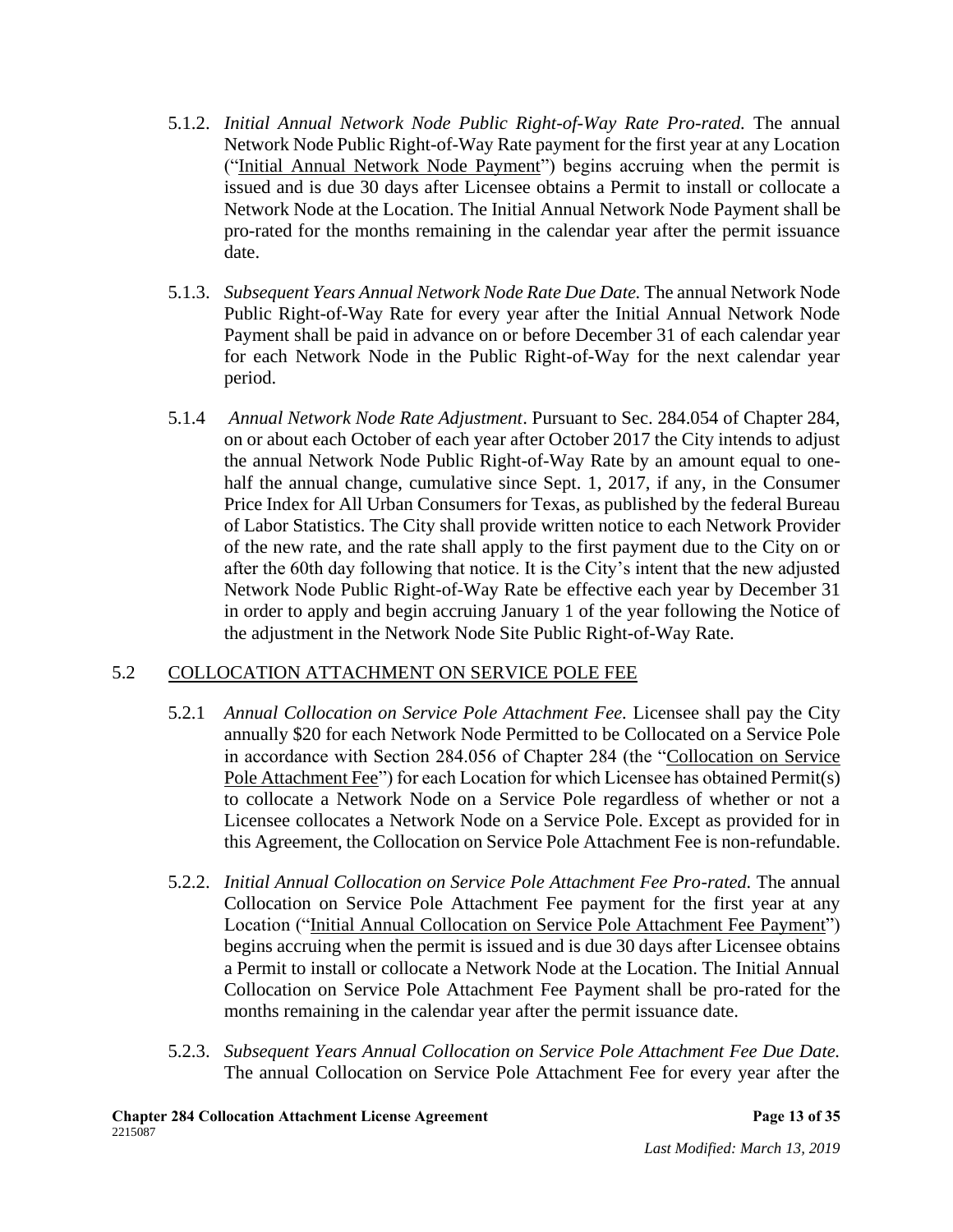Initial Annual Collocation on Service Pole Attachment Fee Payment shall be paid in advance on or before December 31 of each calendar year for each Network Node in the Public Right-of-Way for the next calendar year period.

## 5.3 MONTHLY TRANSPORT FACILITY FEE

- 5.3.1 *Monthly Transport Facility Fee*. To the extent Network Provider has Transport Facilities permitted from the Network Nodes in the Public Right-of-Way, Network Provider shall pay the City, in accordance with Section 284.055(b) of Chapter 284, a monthly Transport Facility Fee (the "Monthly Transport Facility Fee") on an annual basis as set out below in Section 5.3.3, which begins accruing when the permit is issued. Except as provided for in this Agreement, the Monthly Transport Facility Fee is non-refundable.
- 5.3.2 Licensee may either:
	- (a) In accordance with Section  $284.055(a)(1)$  of Chapter 284, install its own Transport Facilities, subject to Transport Facility fee payments as set out in Subsection 5.3.3, below; or
	- (b) In accordance with Section 284.055(a)(2) of Chapter 284, obtain transport service from a person that is paying the City fees to occupy the Public Rightof-Way that are the equivalent of not less than \$28 per Network Node site per month, for which the City shall require independent verification that the provider of Transport Facility service to the Network Provider has paid the City in the corresponding calendar year period a payment in an amount that is equivalent to or greater than the Transport Facility fee due for that annual payment for the same and corresponding calendar year period that the Network Provider would have been due to pay the City for the calendar year as set out in Subsection 5.3.4., below.
- 5.3.3. *Monthly Transport Facility Fee Payment*. In accordance with Section 284.055(b) of Chapter 284, the Network Provider shall pay to the City an amount equal to the sum of \$28 multiplied by the number of the Network Provider's Network Nodes located in the Public Right-of-Way for which the installed Transport Facilities provide backhaul unless or until the time the Network Provider's payment of municipal rights-of-way fees for use of the Public Right-of-Ways to the City from that same and corresponding calendar year period that exceeds its monthly aggregate per-node compensation to the City due for that calendar year, subject to the verification as set out in Subsection 5.3.4., below.
	- 5.3.3.1. *Annual Due date of Transport Facility Fee Payments.* The Monthly Transport Facility Fee begins accruing when the permit is issued. The Network Provider shall pay the City the Monthly Transport Facility Fee payment on an annual basis for each calendar year, on January 6 of each calendar year.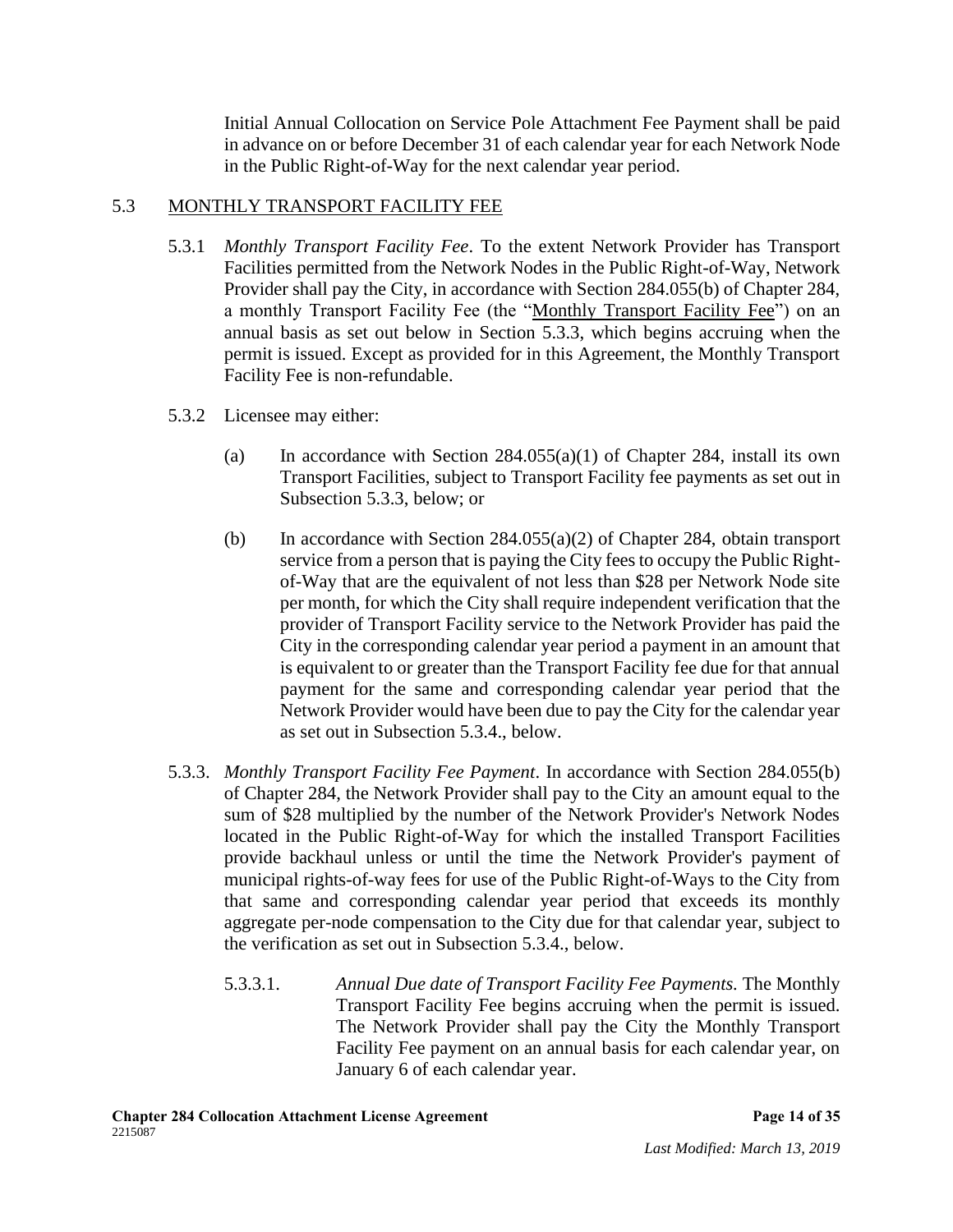- 5.3.4 *Alternative True-up Verification Report.* If Network Provider utilizes the option under Section 284.055(a)(2) of Chapter 284 to obtain transport service from a person that is paying municipal fees to occupy the Public Right-of-Way or utilizes the option under Section 284.055(a)(1) of Chapter 284 and installs its own Transport Facilities and asserts that it has paid the City in an amount that is equivalent to or greater than the Transport Facility fee due for that annual period for the same and corresponding calendar year period that would have been due from the Network Provider to the City for the calendar year, then:
	- (a) 45 days after the end of each calendar year the Network Provider shall provide to the City an Annual True-up Verification Report documenting those equivalent or greater payments to the City.
	- (b) This verification report is to allow the City to verify that the corresponding immediately preceding past annual payments due the City for Transfer Facilities for each Network Node Transfer Facility that the City has received from the Network Provider or from the Network Provider's provider of Transport Facilities a payment to the City for that corresponding prior calendar year periods is equal to or exceeds the monthly aggregate per-node Transfer Facility compensation due to the City under this Agreement and Section 284.055(b)(2) for that same calendar year period.
	- (c) The True-up Verification Report shall be provided 45 days after the end of each calendar year that an actual and full payment is not made from the Network Provider to the City for the Transfer Facilities Monthly Transport Facility Fee payment.
	- (d) In the event the payment to the City that is asserted to be equal to or exceeding the monthly aggregate per-node Transfer Facility compensation due to the City under this Agreement and Section 284.055 was by a different named entity than the Network Provider, the Network Provider bears the burden to establish that the entity paying the City and the Network Provider is an Affiliate and that they are one and the same for purposes of a Chapter 284 Transfer Facility fee true-up credit against the Monthly Transport Facility Fee.
- 5.3.5. This Transport Facility fee is in addition to any annual Network Node Public Rightof-Way Rate payment required by Section 284.053 of Chapter 284.

## 5.4 APPLICATION FEES

5.4.1 *Application and Permit Fees.* Licensee shall pay the City the Section 284.156 application and permit fees contemporaneously with the submittal of the application for the permits. Except as provided for in this Agreement, application and permit fees are non-refundable.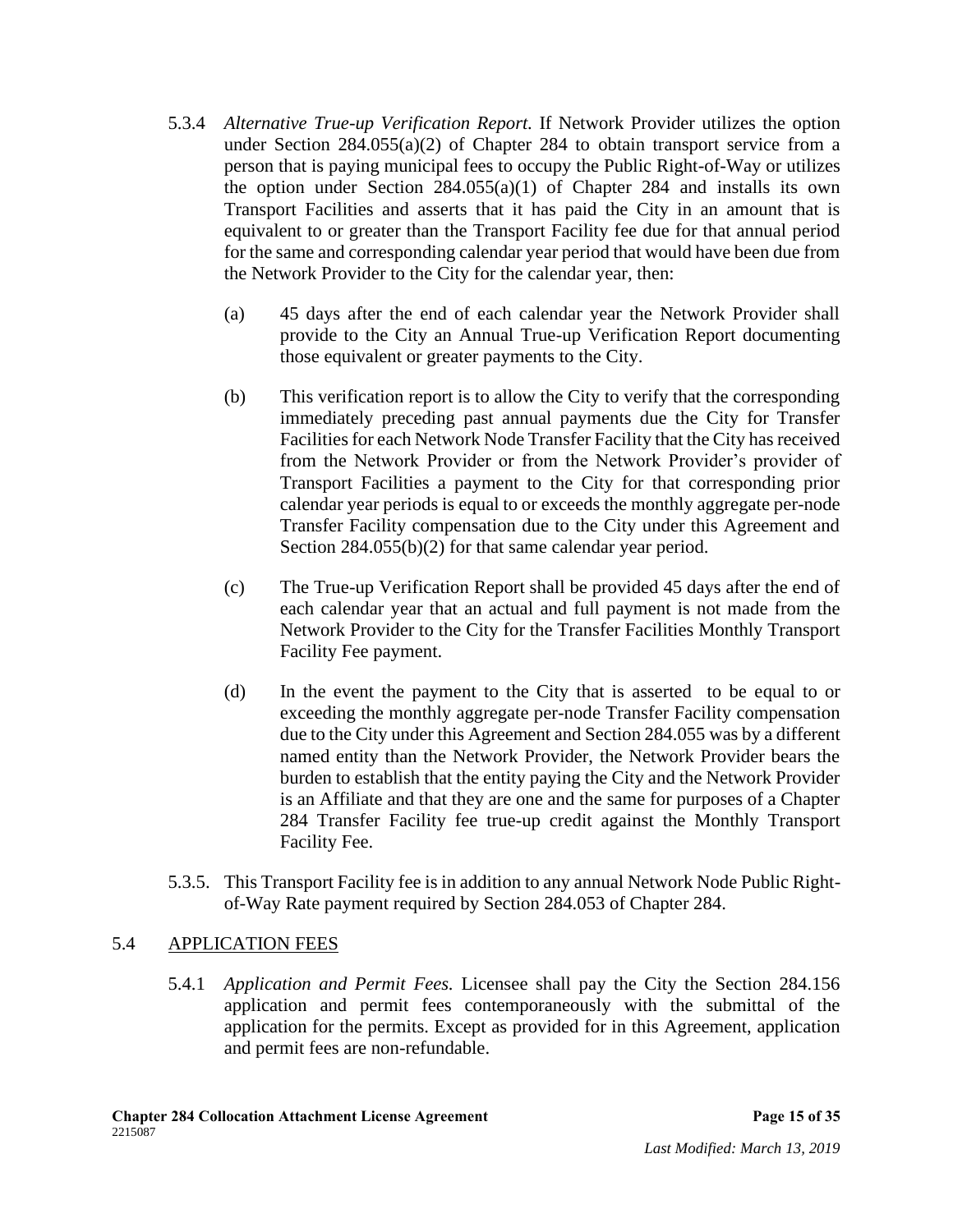## 5.5 OTHER PAYMENTS

The Network Node Public Right-of-Way Rate, the Collocation on Service Pole Attachment Fee, the Transport Facility Fee (collectively sometimes referred to as "Rental Fees") and the application and permit fees payable under Chapter 284, shall be exclusive of, and in addition to all ad valorem taxes, special assessments for municipal improvements, and other lawful obligations of the Licensee to the City.

## 5.6 NON-FUNCTIONING NETWORK NODES

Licensee shall continue to pay Rental Fees for Network Nodes attached to Service Poles that are no longer in service or operational if the Network Nodes attached to Service Poles occupy the Public Right-of-Way.

## 5.7 PAYMENT

- 5.7.1. Rental Fees shall be as due as set out in Sections 5.1-5.4 above.
- 5.7.2. Rental Fees and other payments shall be payable by ACH direct deposit or check payable to the City of Frisco and sent to the following address:

City of Frisco Attn: Right of Way Manager 11300 Research Road Frisco, Texas 75033

# 5.8 REIMBURSEMENT

When, under the terms of this Agreement, the City at its own expense has removed or remediated Licensee's Network Nodes attached to Service Poles or Licensee is required to reimburse the City, the Licensee shall remit payment to the City to the address listed in Section 5.7 within 30 days of the date of the invoice for removal, remediation, or requirement.

# 5.9 PAYMENT LIMITS

Following removal of any Network Nodes attached to Service Poles consistent with the terms of this Agreement, and payment for any damages due to the installation, maintenance or removal of the Network Node, or any other amounts due the City under this Agreement there will be no compensation due, including any Rental Fees, to the City by Licensee for such Network Nodes attached to Service Poles except that the City shall not issue any refunds for any amounts already paid by Licensee for Network Nodes attached to Service Poles that have been removed.

Notwithstanding the foregoing, if Licensee is required by the City to remove a Network Node attached to Service Pole and such removal is not the result of Licensee's failure to comply with this Agreement, City may reimburse Licensee the Rental Fee for such Network Nodes attached to Service Poles pro-rated monthly for the remainder of the calendar year.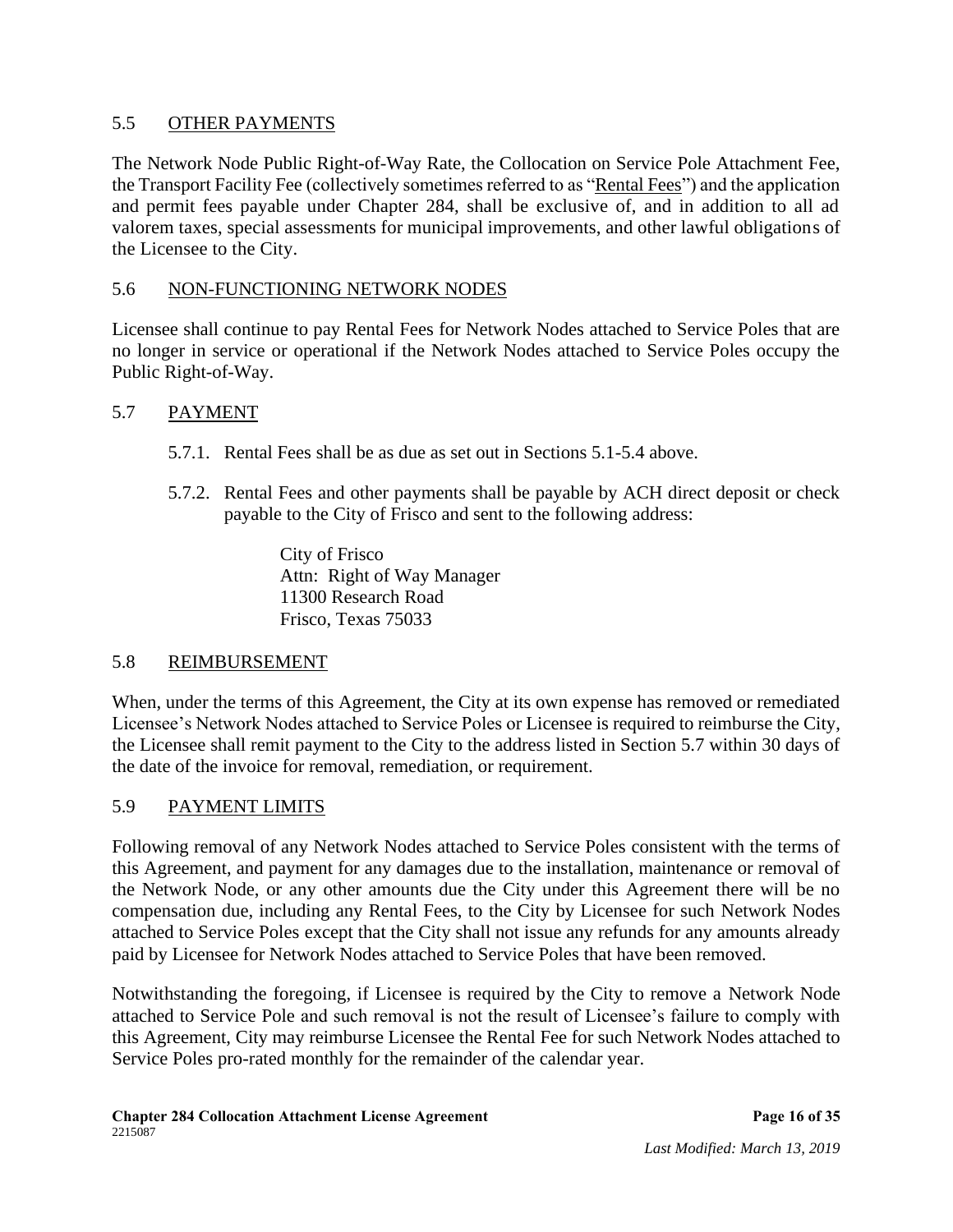## 5.10 COMPLIANCE REVIEW

The City may, at its discretion, upon no less than 30 days prior written notice, require that the Licensee produce its records related to this Agreement for review by the City to ascertain the correctness of the information provided under Article 5 of this Agreement. If the City identifies, as a result of a review of the information provided pursuant to Article 5 of this Agreement, amounts owed by the Licensee from prior periods, the Licensee shall pay the amount identified within 30 days of the date of the invoice. If the review determines that payment of the Rental Fees was not made in accordance with the terms of this Agreement and that such payment represents an overpayment of any amount, City will credit such overpayment against Licensee's future obligations to City under this Agreement.

# 5.11 PERMITS CONDITIONED ON PAYMENTS BEING CURRENT

Permits are expressly conditioned on Rental Fees payments being current or the permit is void after 30 days' notice of delinquency and will remain void until payment in full, except for those amounts disputed in good faith, for which detailed documentation has been submitted to the City supporting such disputed amounts and is still pending City review.

## **ARTICLE 6. DESIGN MANUAL, PUBLIC RIGHT-OF-WAY MANAGEMENT ORDINANCE COMPLIANCE AND RELATED REQUIREMENTS**

## 6.1 AESTHETIC REQUIREMENTS

- 6.1.1. Network Provider shall comply with the requirements of the City's Public Rightof-Way Management Ordinance and Design Manual concerning Collocating its Network Nodes on any Service Pole, as the City's Public Right-of-Way Management Ordinance and Design Manual are published and amended from time to time. Compliance is to be with the City's Public Right-of-Way Management Ordinance and Design Manual in effect at the time of the Application for Collocation of a Network Node on a Service Pole Location.
- 6.1.2. To the extent not in conflict with the City's Public Right-of-Way Management Ordinance, Design Manual or Chapter 284, each Network Node on any Service Pole shall be concealed or enclosed as much as possible in an equipment box, cabinet or other unit that may include ventilation openings; external cables and wires hanging off a pole shall be sheathed or enclosed in a conduit, so that wires are protected and not visible or are visually minimized to the extent possible.

## 6.2 INSTALLATION

To the extent not in conflict with the City's Public Right-of-Way Management Ordinance or Design Manual or Chapter 284, Licensee shall, at its own cost and expense, install Network Nodes attached to Service Poles in a good and workmanlike manner and in accordance with the requirements promulgated by the City Engineer, as such may be amended from time to time. Licensee's work shall be subject to the regulation, control and direction of the City Engineer. All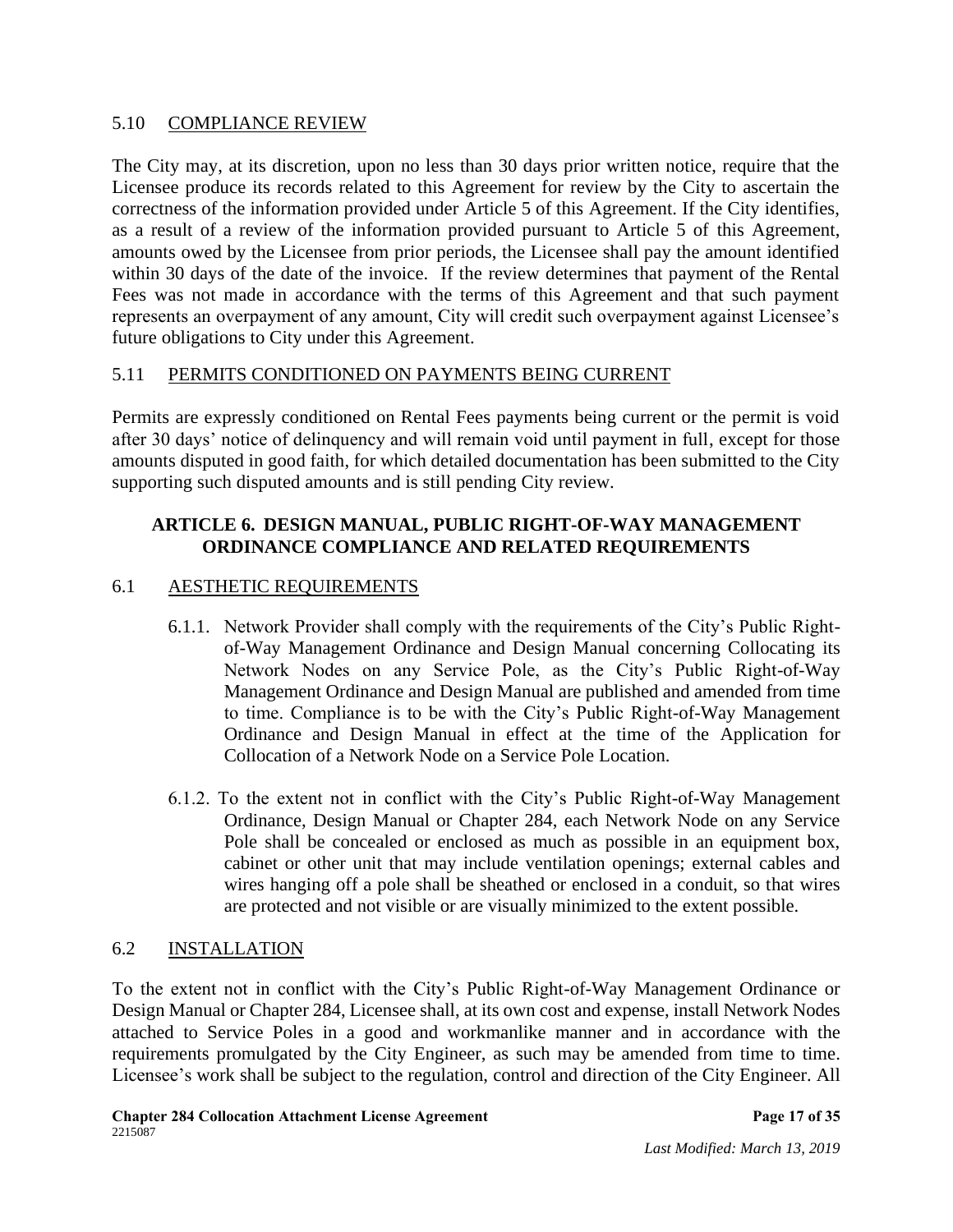work done in connection with the installation, operation, maintenance, repair, and/or replacement of the Network Nodes attached to Service Poles shall be in compliance with all Applicable Codes and Laws.

## 6.3 INSPECTIONS

- 6.3.1. The City Engineer may perform visual inspections of any Network Nodes attached to Service Poles located in the Public Right-of-Way as the City Engineer deems appropriate without notice. If the inspection requires physical contact with the Network Node, the City Engineer shall provide written notice to the Licensee within five business days of the planned inspection. Licensee may have a representative present during such inspection.
- 6.3.2. In the event of an emergency situation, the City may, but is not required to, notify Licensee of an inspection. The City may take action necessary to remediate the emergency situation and the City Engineer shall notify Licensee as soon as practically possible after remediation is complete.

## 6.4 PLACEMENT

Network Provider shall comply with the requirements of the City's Public Right-of-Way Management Ordinance and Design Manual concerning Collocating its Network Nodes on any Service Pole, as the City's Public Right-of-Way Management Ordinance and Design Manual are published and amended from time to time. Compliance is to be with the City's Public Right-of-Way Management Ordinance and Design Manual in effect at the time of the Application for Collocation of a Network Node on a Service Pole Location*.*

## 6.5 ELECTRICAL SUPPLY

Network Provider shall comply with the City's Public Right-of-Way Management Ordinance and Design Manual concerning electrical connections to its Network Nodes on any Service Pole as published and amended from time to time, but as in effect at the time of the application for a permit. Licensee shall be responsible for obtaining any required electrical power service to the Network Nodes. The City shall not be liable to the Licensee for any stoppages or shortages of electrical power furnished to the Network Nodes, including without limitation, stoppages or shortages caused by any act, omission, or requirement of the public utility serving the structure or the act or omission of any other tenant or Licensee of the structure. Licensee shall not be entitled to any abatement of the Rental Fees for any such stoppage or shortage of electrical power.

## 6.6 TRANSPORT FACILITY FIBER CONNECTION

Licensee shall be responsible for obtaining and properly permitting Transport Facilities for the Network Nodes' access and connection to fiber optic lines or other backhaul solutions that may be required for its Network Nodes.

## 6.7 GENERATORS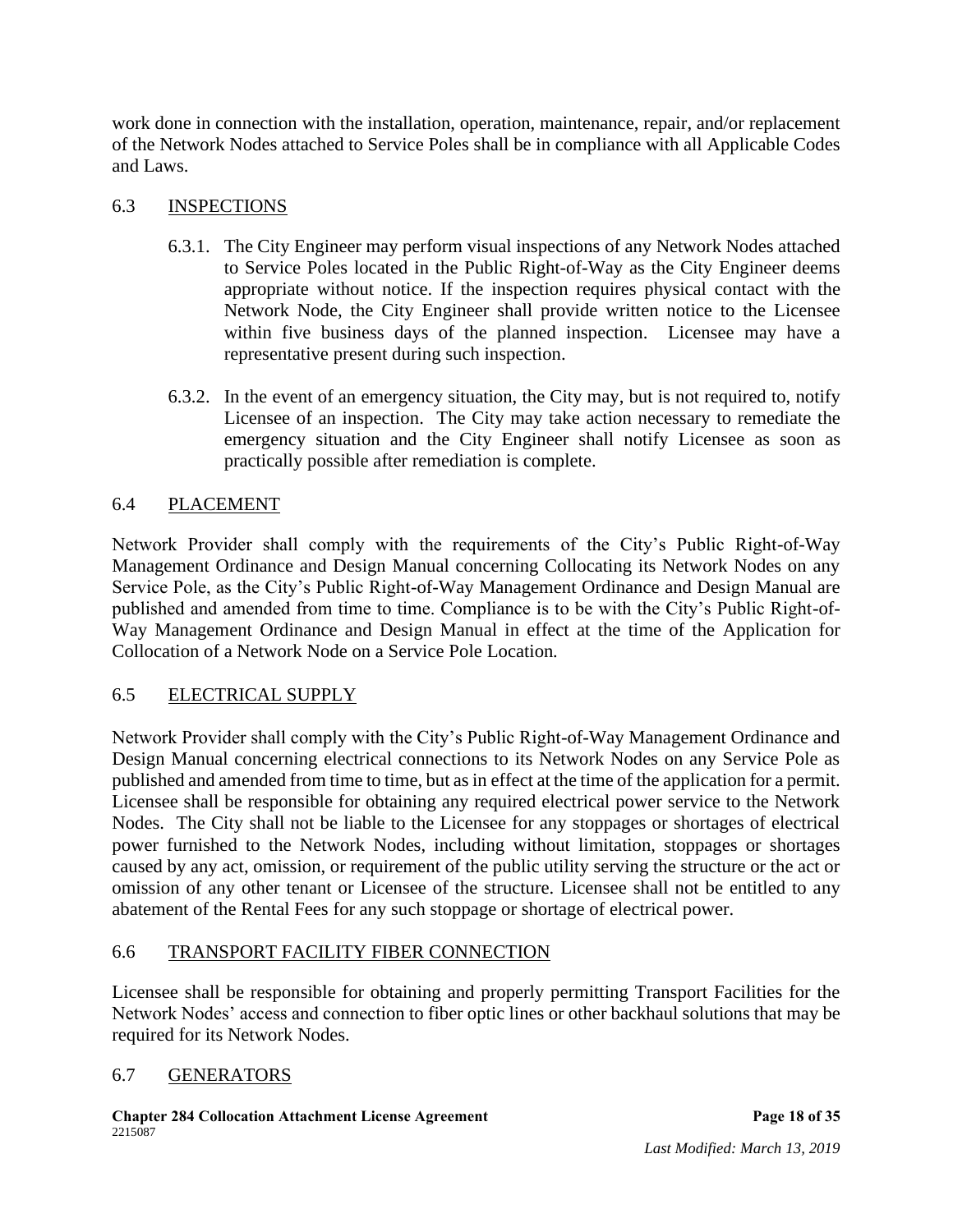Licensee shall not allow or install generators or back-up generators in the Public Right-of-Way.

## 6.8 EQUIPMENT DIMENSIONS

Licensee's Network Nodes shall strictly conform to the size limits in Chapter 284 for its Network Nodes and ground equipment and shall be no greater than those sizes, but may be less than the sizes set out in Chapter 284.

## 6.9 TREE MAINTENANCE

Network Provider shall comply with the City's Public Right-of-Way Management Ordinance and Design Manual concerning tree maintenance.

## 6.10 SIGNAGE

Network Provider shall comply with the City's Public Right-of-Way Management Ordinance and Design Manual concerning signage on the Network Node and any ground equipment.

## 6.11 REPAIR

To the extent not in conflict with the City's Public Right-of-Way Management Ordinance or Design Manual whenever the installation, placement, Collocation, attachment, repair, removal, operation, use, or relocation of the Network Node, or ground equipment, or any portion thereof is required or permitted under this Agreement, and such installation, placement, Collocation, attachment, repair, removal, operation, use, or relocation causes any property of the City or any third party to be damaged or to have been altered in such a manner as to make it unusable, unsafe, or in violation of any Law, Applicable Code, rule, or regulation, Licensee, at its sole cost and expense, shall promptly repair and return such property to its original condition. Notwithstanding anything to the contrary in this Agreement and in addition to Licensee's other obligations under this paragraph, Licensee shall be responsible for reinstalling and repairing any Service Pole on which a Network Node is attached under this Agreement in the event the Service Pole is damaged or knocked down by a third party. Licensee must complete such reinstallation or repair within 7 days of the date the City provides written notice to Licensee. If Licensee does not repair such property or perform such work as described in this paragraph, then the City shall have the option, upon 7 days' prior written notice to Licensee or immediately if there is an imminent danger to the public, to perform or cause to be performed such necessary work on behalf of Licensee and to charge Licensee for the actual costs incurred by the City. Licensee shall reimburse the City for the costs in accordance with Article 5.8 of this Agreement.

## 6.12 GRAFFITI ABATEMENT

Network Provider shall comply with the City's Public Right-of-Way Management Ordinance and Design Manual concerning graffiti on any of its Network Nodes or ground equipment.

# **ARTICLE 7. RADIO INTERFERENCE BY NETWORK NODE PROHIBITED**

# 7.1 NO LIABILITY

**Chapter 284 Collocation Attachment License Agreement Page 19 of 35** 2215087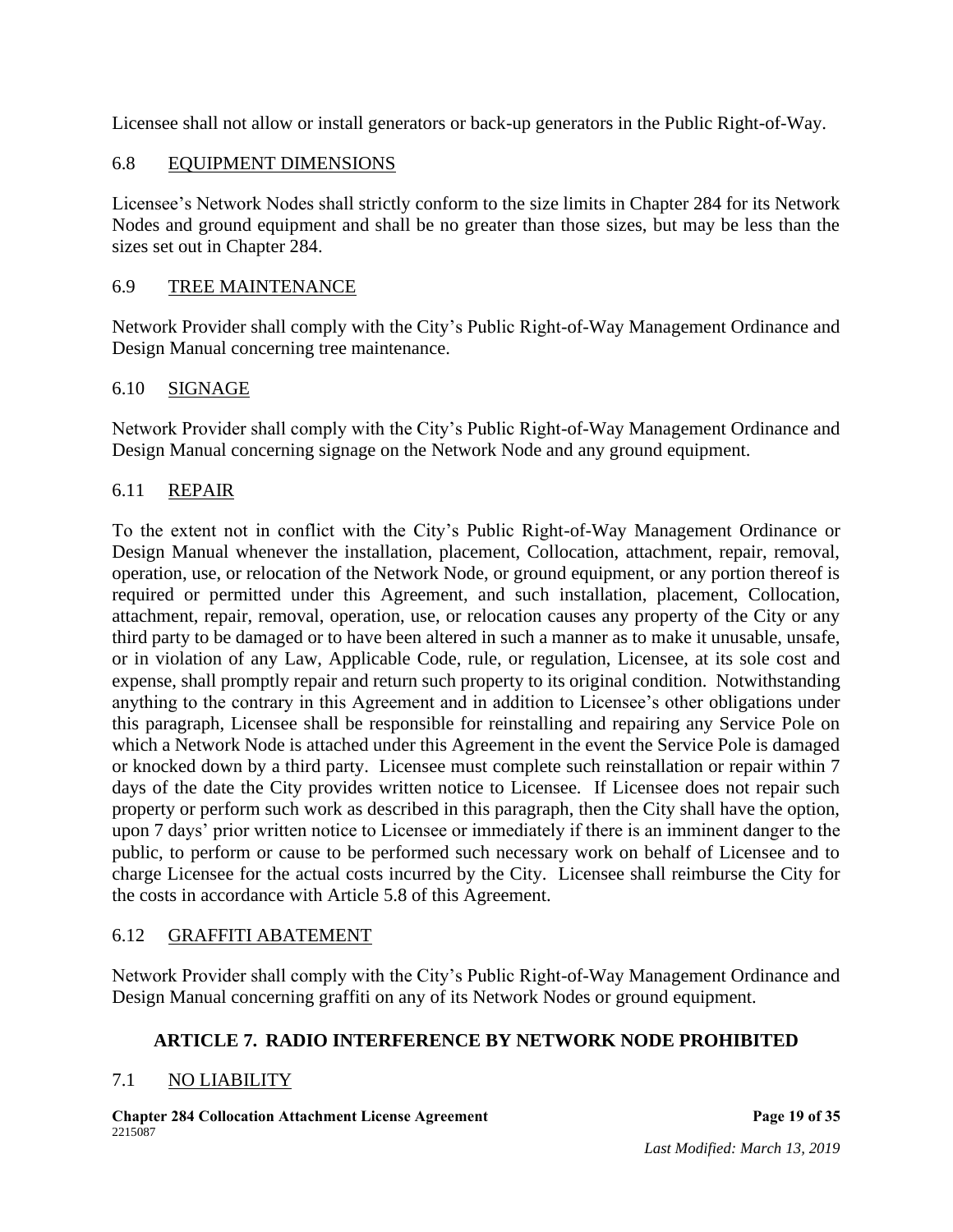- 7.1.1. The City shall not be liable to Licensee for any damage caused by other Licensees with Network Node in close proximity of the Service Pole.
- 7.1.2. The City shall not be liable to Licensee by reason of inconvenience, annoyance or injury to the Network Node, or ground equipment, or activities conducted by Licensee therefrom, arising from the necessity of repairing any portion of the Public Right-of-Way, or from the making of any necessary alteration or improvements, in, or to, any portion of the Public Right-of-Way, or in, or to, its fixtures, appurtenances or equipment.

#### 7.2 NO INTERFERENCE

- 7.2.1. Licensee's Network Node shall strictly comply with Section 284.304 of Chapter 284 and not cause any harmful radio frequency interference to a Federal Communications Commission-authorized mobile telecommunications operation of the City operating at the time the Network Node was initially installed or constructed. On written notice, the Network Provider shall take all steps necessary to remedy any harmful interference.
- 7.2.2. To the extent not inconsistent with Section 284.304 of Chapter 284, the Network Provider's Network Node collocated on Service Poles shall not cause harmful interference to the City's public service radio frequency, wireless network, or communications operations ("City Operations") and Other Parties' Network Nodes or similar third-party equipment in the Public Right-of-Way or adjacent City property ("Protected Equipment"). If Licensee's Network Node interferes with the City's Operations, then Licensee shall immediately cease operation of the Network Node causing said interference upon receiving notice from the City and refrain from operating until Licensee has eliminated the interference. If after notice Licensee continues to operate Network Node that cause interference with City Operations, such Network Node may be deemed unauthorized and subject to the provisions of this Agreement. If Licensee's Network Node interferes with Protected Equipment, then Licensee shall take the steps necessary to correct and eliminate such interference within 24 hours of receipt of notice from the City. If the Licensee is unable to resolve the interference issue within this timeframe, Licensee shall voluntarily power down the Network Node causing the interference, except for intermittent testing until such time as the interference is remedied.
- 7.2.3. Following installation or Modification of a Network Node, the City Engineer may require Licensee to test the Network Node's radio frequency and other functions to confirm that it does not interfere with the City's Operations or Protected Equipment.

#### **ARTICLE 8. ABANDONMENT, RELOCATION AND REMOVAL**

#### 8.1 ABANDONMENT OF OBSOLETE NETWORK NODE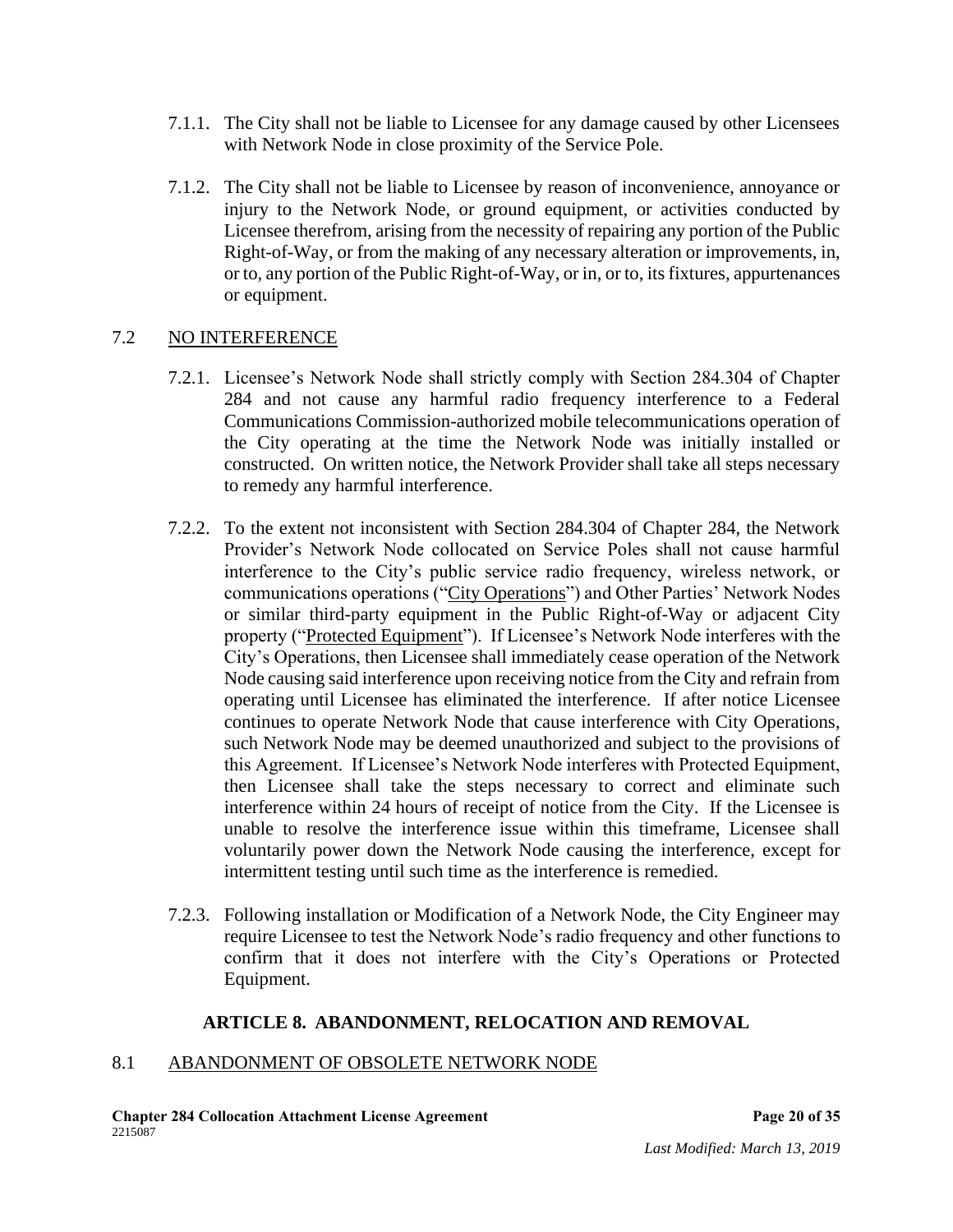Network Provider shall comply with the requirements of the City's Public Right-of-Way Management Ordinance and Design Manual concerning collocating its Network Nodes on any Service Pole, as the City's Public Right-of-Way Management Ordinance and Design Manual are that are published and amended from time to time. Compliance is to be with the City's Public Right-of-Way Management Ordinance and Design Manual in effect at the time of the Application for Collocation of a Network Node on a Service Pole Location.

To the extent not in conflict with the City's Public Right-of-Way Management Ordinance or Design Manual, Licensee shall remove Network Nodes and ground equipment when such facilities are Abandoned regardless of whether Licensee receives notice from the City. Unless the City sends notice that removal must be completed immediately to ensure public health, safety, and welfare, the removal must be completed within the earlier of 90 days of it being Abandoned or within 90 days of receipt of written notice from the City. When Licensee removes or abandons permanent structures in the Public Right-of-Way, the Licensee shall notify the City Engineer and City Manager in writing of such removal or abandonment and shall file with the City Engineer and City Manager the location and description of Network Nodes and ground equipment removed or abandoned. The City Engineer may require the Licensee to complete additional remedial measures necessary for public safety and the integrity of the Public Right-of-Way.

# 8.2 REMOVAL REQUIRED BY CITY

- 8.2.1. To the extent not in conflict with the City's Public Right-of-Way Management Ordinance, Design Manual or Section 284.303, Licensee shall, at its sole cost and expense, promptly disconnect, remove, or relocate the applicable Network Nodes and ground equipment within the time frame and in the manner required by the City Engineer if the City Engineer determines that the disconnection, removal, or relocation of any part of Network Nodes and ground equipment (a) is necessary to protect the public health, safety, welfare, or City property, (b) Network Nodes and ground equipment or portion thereof, is adversely affecting proper operation of streetlights, or City property, or (c) Licensee loses or fails to obtain all applicable licenses, Permits, and certifications required by Law for its Network Nodes and ground equipment, or use of any Location under this Agreement. If the City Engineer determines that there is imminent danger to the public, then the City may immediately disconnect, remove, or relocate the applicable Network Nodes and ground equipment at the Licensee's sole cost and expense.
- 8.2.2. The City Engineer shall provide 90 days written notice to the Licensee before removing a Network Nodes and ground equipment under this Section 8.2, unless the City Engineer determines that there is imminent danger to the public health, safety, and welfare.
- 8.2.3. Licensee shall reimburse City for the City's actual cost of removal and any storage or associated costs of its Network Nodes and ground equipment in accordance with this Agreement within 30 days of receiving the invoice from the City.

## 8.3 REMOVAL OR RELOCATION BY LICENSEE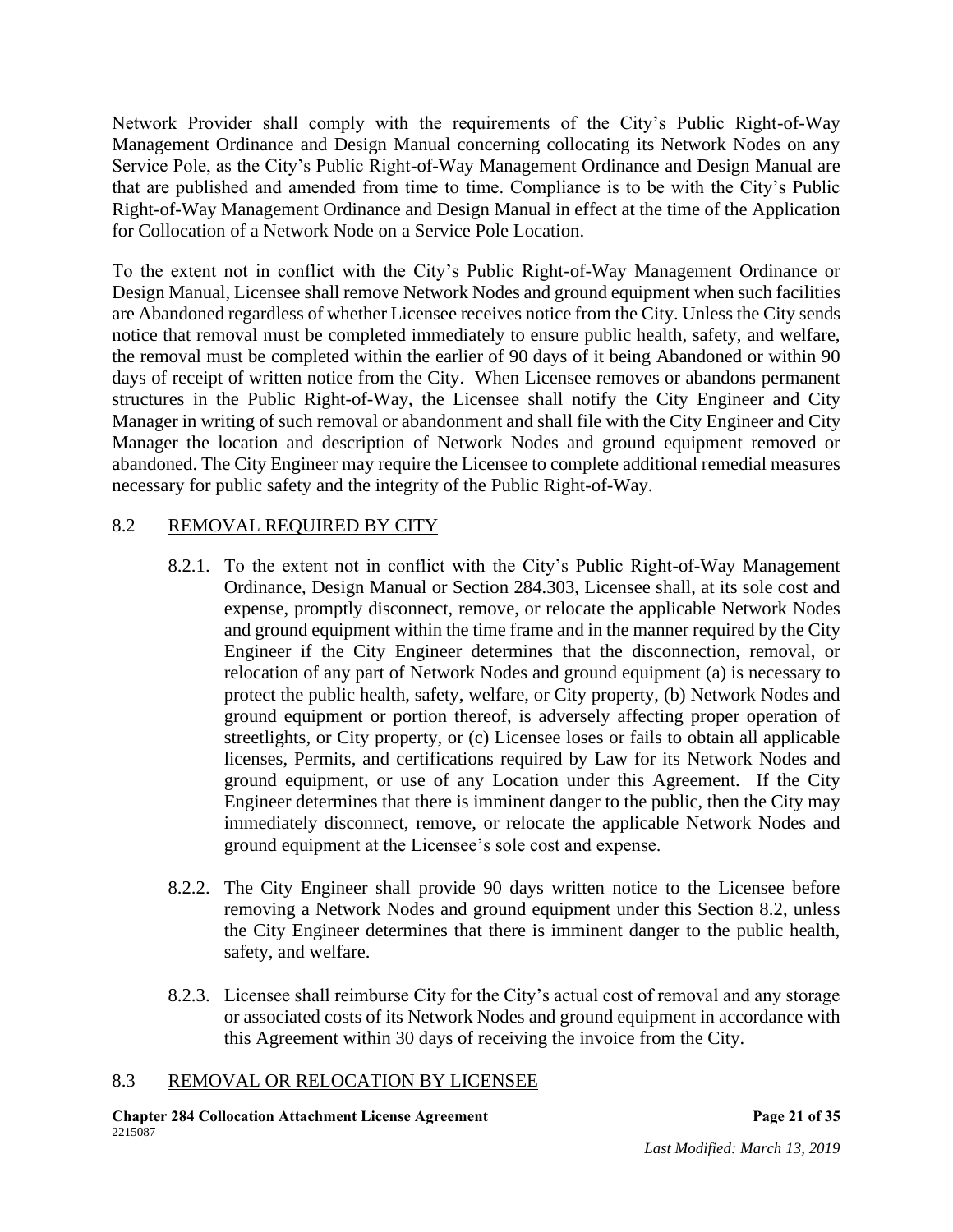- 8.3.1. If the Licensee removes or relocates a Network Node and ground equipment at its own discretion, it shall notify the City Engineer and City Manager in writing not less than 10 business days prior to removal or relocation. Licensee shall obtain all permits required for relocation or removal of its Network Nodes and ground equipment prior to relocation or removal.
- 8.3.2. Except as otherwise provided in this Agreement, the City shall not issue any refunds for any amounts paid by Licensee for Network Nodes and ground equipment that have been removed.

# 8.4 REMOVAL OR RELOCATION REQUIRED FOR CITY PROJECT

- 8.4.1. To the extent not in conflict with the City's Public Right-of-Way Management Ordinance or Design Manual and Section 284.303, Licensee understands and acknowledges that the City may require Licensee to remove or relocate its Network Nodes and ground equipment, or any portion thereof from the Public Right-of-Way, and Licensee shall at the City Engineer's direction remove or relocate the same at Licensee's sole cost and expense, whenever the City Engineer determines that the relocation or removal is needed for any of the following purposes: Required for the construction, completion, repair, widening, relocation, or maintenance of, or use in connection with, any City construction or maintenance project that enhances the Public Right-of-Way for use of the traveling public.
- 8.4.2. If Licensee fails to remove or relocate the Network Nodes and ground equipment, or portion thereof as requested by the City Engineer within 30 days of Licensee's receipt of the request, then the City shall be entitled to remove the Network Nodes and ground equipment or portion thereof at Licensee's sole cost and expense, without further notice to Licensee, and Licensee shall, within 30 days following issuance of invoice for the same, reimburse the City for its expenses incurred in the removal (including, without limitation, storage expenses) of the Network Nodes and ground equipment, or portion thereof.

## 8.5 REMOVAL REQUIRED AFTER TERMINATION OR EXPIRATION OF LICENSE

Within 30 calendar days after termination or expiration of this Agreement, Licensee shall commence removal of all of Licensee's Network Nodes and ground equipment from all Service Poles in the Public Right-of-Way and peaceably surrender the Public Right-of-Way to City in the same condition the Public Right-of-Way was in on the Effective Date of this Agreement. Removal of all the Licensee's Network Nodes and ground equipment under this section must be completed within 90 days. If Licensee fails to begin removal of the Network Nodes and ground equipment on or before the 30th day after the Agreement expires or terminates or fails to complete removal within 90 days, the City may remove, store, or dispose of any remaining portion of the Network Nodes and ground equipment in any manner the City Engineer deems appropriate. Licensee shall, within 30 days after receipt of the City's written request and invoice, reimburse the City for all costs incurred by the City in connection therewith (including any overhead and storage fees).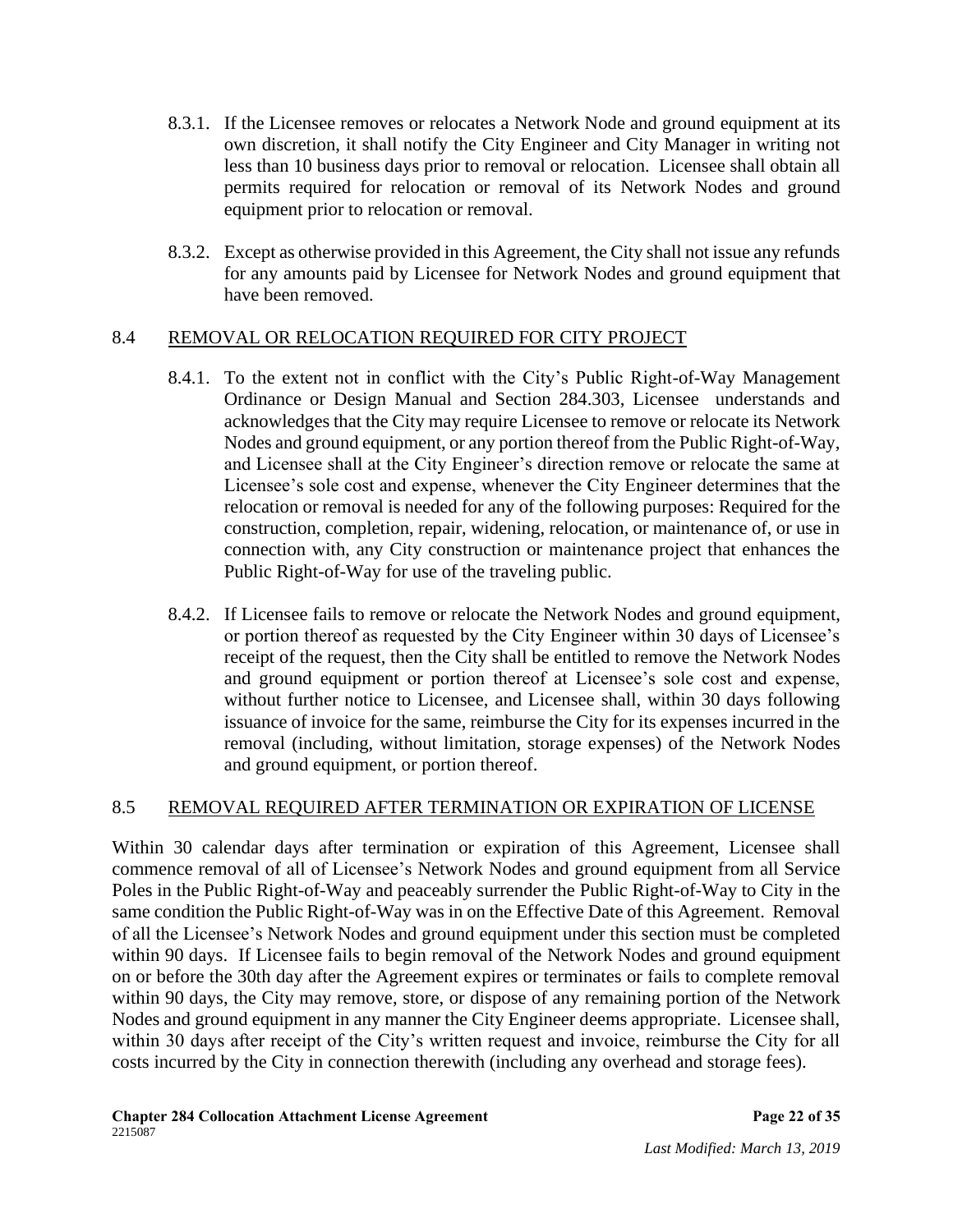## 8.6 REMOVAL REQUIRED AFTER REVOCATION

Within 30 days after the date of the notice of revocation of a Permit for a Location, Licensee shall commence removal of the Network Nodes and ground equipment from the Public Right-of-Way and peaceably surrender the Public Right-of-Way to City in the same condition the Public Rightof-Way was in on the Effective Date of this Agreement. If Licensee fails to complete removal within 90 days, the City may remove, store, or dispose of any remaining portion of the Network Nodes and ground equipment in any manner the City Engineer deems appropriate. Licensee shall, within 30 days after receipt of the City's written request and invoice, reimburse the City for all costs incurred by the City in connection therewith (including any overhead and storage fees).

## 8.7 OWNERSHIP

No part of a Network Node constructed, erected or placed on the Public Right-of-Way by Licensee will become, or be considered by the City as being affixed to or a part of, a Service Pole or of the Public Right-of-Way. All portions of the Network Node constructed, modified, erected or placed by Licensee on the Public Right-of-Way will be and will remain the property of Licensee and may be removed by Licensee at any time during or after the Term.

## 8.8 RESTORATION

Licensee shall repair any damage to the Public Right-of-Way, and the property of any third party resulting from Licensee's removal activities (or any other of Licensee's activities hereunder) within 10 days following the date of such removal or relocation, at Licensee's sole cost and expense, to include restoration of the Public Right-of-Way and property to substantially the same condition as it was immediately before the Effective Date of this Agreement, including restoration or replacement of any damaged trees, shrubs or other vegetation. Such repair, restoration and replacement shall be subject to the sole approval of the City Manager.

## 8.9 LICENSEE RESPONSIBLE

Licensee shall be responsible and liable for the acts and omissions of Licensee's employees, temporary employees, officers, directors, consultants, agents, Affiliates, subsidiaries, sublicensees, sublessees, and subcontractors in connection with the performance of this Agreement, as if such acts or omissions were Licensee's acts or omissions.

## 8.10 ALLOCATION OF FUNDS FOR REMOVAL AND STORAGE

The City has appropriated \$0 under this Agreement to pay for the cost of any removal or storage of Network Node, as authorized under this Article, and no other funds are allocated in connection with the performance of this Agreement.

# **ARTICLE 9. ENVIRONMENTAL LAW REQUIREMENTS**

Network Provider shall comply with the City's Public Right-of-Way Management Ordinance and other applicable Law concerning environmental requirements on any of its Network Node or ground equipment.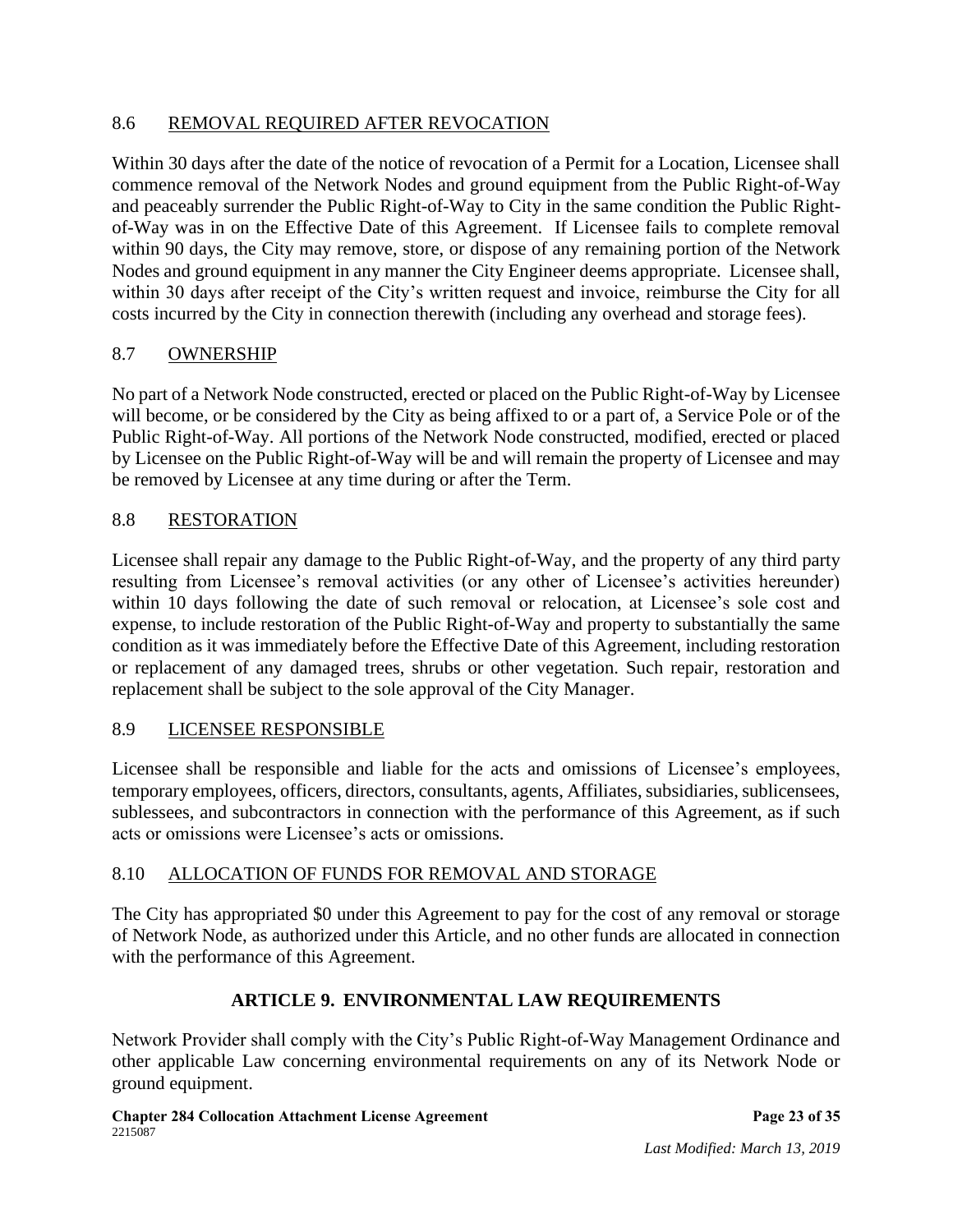## **ARTICLE 10. SECURITY**

Network Provider shall comply with the City's Public Right-of-Way Management Ordinance and other applicable Law concerning security requirements on any of its Network Node or ground equipment.

## **ARTICLE 11. INDEMNIFICATION, INSURANCE AND LIABILITY**

- 11.1 *Indemnity*. Network Provider shall comply with the City's Public Right-of-Way Management Ordinance and Section 284.302 of Chapter 284 concerning indemnification requirements on any of its Network Nodes or ground equipment.
- 11.2 *Insurance*. Network Provider shall comply with the City's Public Right-of-Way Management Ordinance concerning insurance requirements on any of its Network Nodes or ground equipment.
- 11.3 *Liability*. Network Provider shall be responsible for any damages to any party that occur due to the installation, maintenance or failure to maintain, the removal or failure to remove Network Nodes for which it would be liable under Law.

## **ARTICLE 12. TERM AND TERMINATION**

## 12.1 TERM

12.1.1.This Agreement is effective on the Effective Date, and unless sooner terminated under other provisions of this Agreement, will remain in effect until December 31, 2025 ("Initial Term").

## 12.2 RENEWALS

Upon expiration of the Initial Term, this Agreement will automatically renew for up to two (2) successive five (5) year terms (each a "Renewal Term") on the same terms and conditions, unless either the City or Licensee chooses not to renew. If either the City or Licensee chooses not to renew this Agreement, the City Manager shall notify the Licensee or the Licensee shall notify the City Manager of non-renewal at least 90 days before the expiration of the thencurrent term.

## 12.3 TERMINATION FOR CAUSE BY CITY

- 12.3.1. If Licensee defaults under this Agreement, the City may terminate this Agreement subject to Licensee's ability to cure such defaults below. The City's right to terminate this Agreement for Licensee's default is cumulative of all its rights and remedies which exist now or in the future. Default by Licensee includes, but is not limited to:
	- 12.3.1.1. Failure of the Licensee to comply with any material term of this Agreement;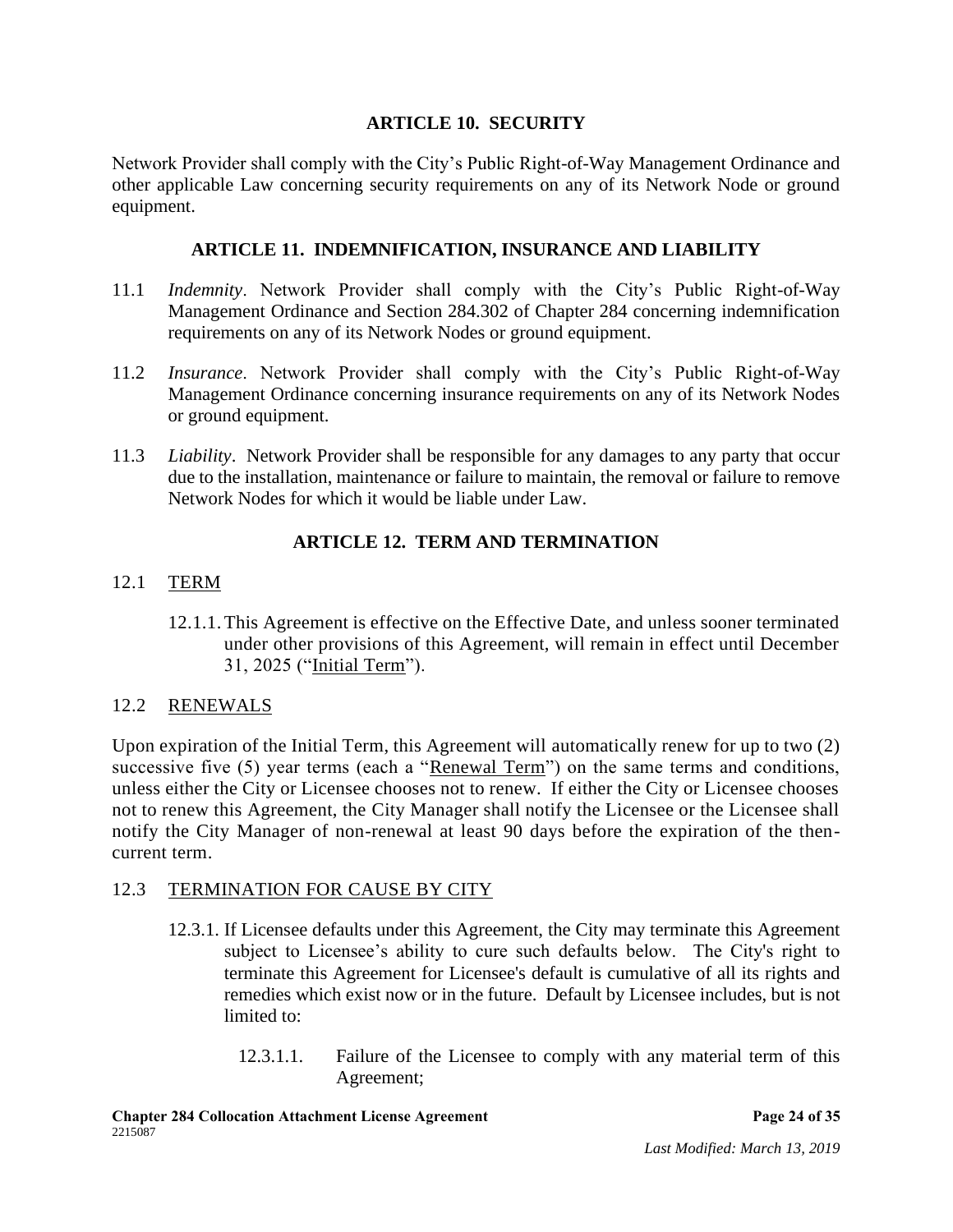- 12.3.1.2. Licensee becomes insolvent.
- 12.3.1.3. The Licensee's failure to obtain all licenses, permits, and certification required by the City under this Agreement and pay all fees associated therewith after the City has notified the Licensee that licenses, permits, and certifications must be obtained to work in the Public Right-of-Way;
- 12.3.1.4. All or a substantial part of Licensee's assets are assigned for the benefit of its creditors;
- 12.3.1.5. A receiver or trustee is appointed for Licensee; or
- 12.4.1.6. Licensee fails to apply for permits to Collocate on Service Poles in the Public Right-of-Way within one (1) year of the Effective Date of this Agreement.
- 12.3.2. If a default occurs, the City Manager shall deliver a written notice to Licensee describing the default and the termination date. If the City Manager sends a default notice, the Licensee shall have 60 days from the receipt of such notice to cure the default (unless the nature of the event takes longer to cure and the Licensee commences a cure within such 60-day period and thereafter diligently pursues it but will not exceed 180 days unless agreed to by the City Manager). If Licensee cures the default before the proposed termination date, the proposed termination is ineffective.
- 12.3.3. If the default is not cured in the time and manner set out above or by the City Manager, then the City Manager may immediately terminate this Agreement by notifying Licensee in writing of such termination. After receiving the notice, Licensee shall immediately cease operations and remove Network Node from the Public Right-of-Way in accordance with Sections 8.5 and 8.6 of this Agreement, and any payment due shall be remitted by Licensee within 30 days of the receipt of the notice to the address in the Section 1.1 of this Agreement.

## 12.4 TERMINATION BY LICENSEE

- 12.4.1. The Licensee may terminate this Agreement at any time without cause by giving 30 days advance written notice to the City Manager.
- 12.4.2. If the Licensee does not remove all Network Nodes from the Public Right-of-Way within the time period required by Section 8.5 of this Agreement, the Network Nodes may be removed by the City, subject to reimbursement for its cost from the Network Provider as allowed by the Agreement.

# 12.5 AUTOMATIC TERMINATION.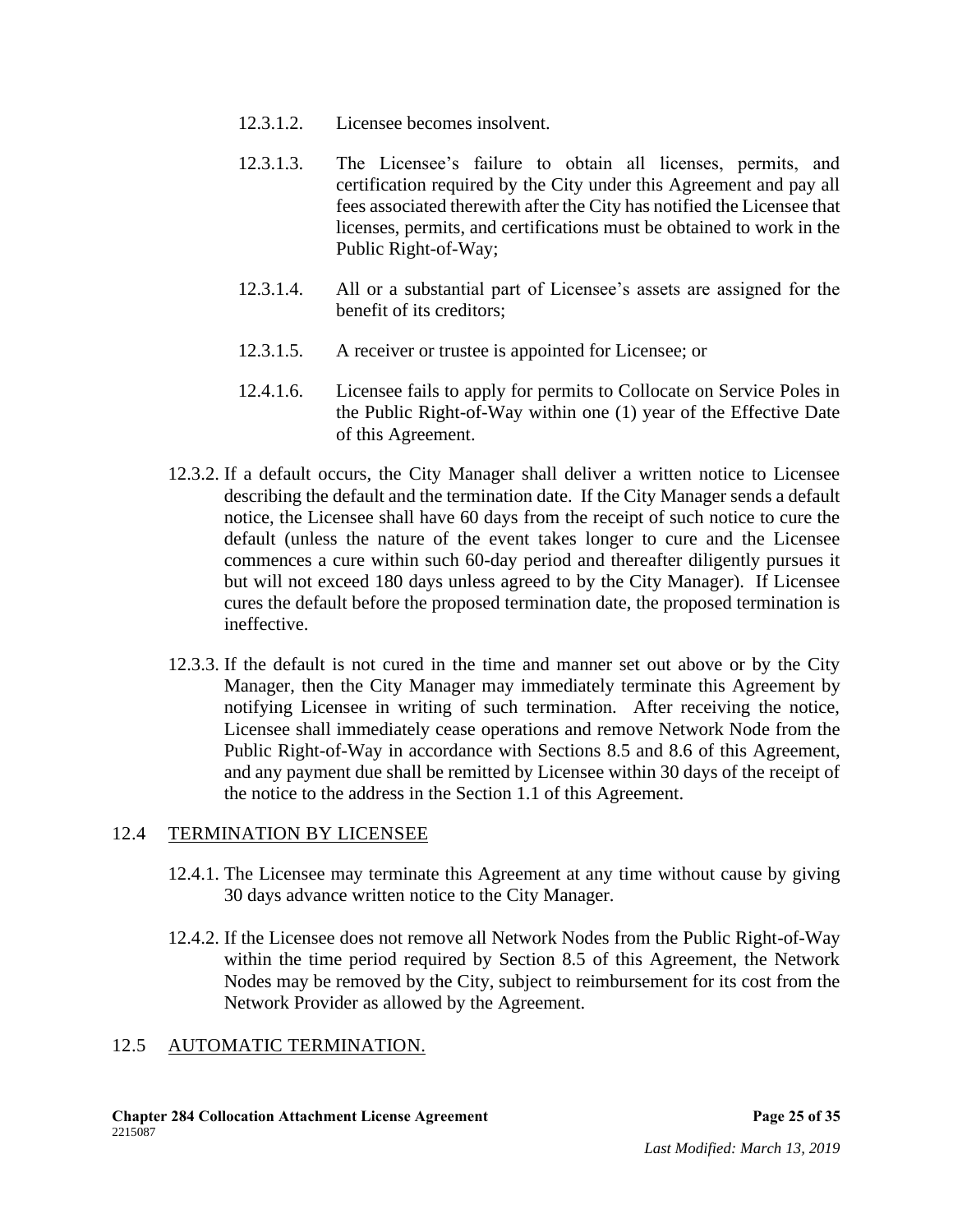If Chapter 284 of the Local Government Code, or any part thereof, is at any time, in full or in part, revoked, found to be unconstitutional, struck down, preempted or otherwise becomes void or invalid, then this Agreement shall automatically terminate, unless an extension is granted by the City. This section shall constitute Notice that in such case, all Network Nodes are to be removed within ninety (90) days from the event that affects Chapter 284. The Parties agree they will negotiate in good faith to assure an ease of transitions as to those parts of Chapter 284 that have been adjudicated as unenforceable, as well as continued compliance with those parts that may remain enforceable, if any.

# **ARTICLE 13. TRANSFER OF AUTHORITY**

## 13.1 ASSIGNMENT

- 13.1.1. Licensee may not assign, delegate, transfer, or sell all or any portion of its rights, privileges and obligations under this Agreement without written notice to and the prior written consent of the City Manager. No assignment in law or otherwise shall be effective until the assignee has filed with the City Manager an instrument, duly executed, reciting the fact of such assignment, accepting the terms hereof, and agreeing to comply with all of the provisions hereof. A mortgage or other pledge of assets in a bona fide lending transaction shall not be considered an assignment of this Agreement for the purposes of this Article.
- 13.1.2.This Agreement binds and benefits the Parties and their legal successors and permitted assigns; however, this provision does not alter the restrictions on assignment and disposal of assets set out in this Article. This Agreement does not create any personal liability on the part of any officer or agent of the City.
- 13.1.3. Notwithstanding anything to the contrary contained in this Agreement, Licensee will, whenever in its sole discretion it is required or appropriate for the operation of its business, have the right, without notice to or consent of City, City Manager, or any other party, to assign all or any portion of its rights under this Agreement in whole or in part, to (a) any Affiliates as long as such entity has expertise in the operation of Network Node, or provision of Wireless Services; (b) any entity with which the Licensee or an Affiliate of the Licensee shares joint ownership of the Network Nodes and ground equipment ; or (c) any entity that is a holder of a thencurrent Agreement. The Licensee shall give written notice to the City Manager within thirty (30) days of such assignment.

## 13.2 BUSINESS STRUCTURE AND ASSIGNMENTS

Nothing in this Article 13, however, prevents the creation of a security interest in the Network Node facilities as described in the Texas Business and Commerce Code. In the case of such an enforcement of that security interest by the holder of the security interest, as an assignee, Licensee shall immediately furnish to the City Manager with proof of the assignment and the name, telephone number, and address of the assignee and a clear contractual obligation that the assignee shall and does assume all the liabilities and responsibilities of Licensee under this Agreement,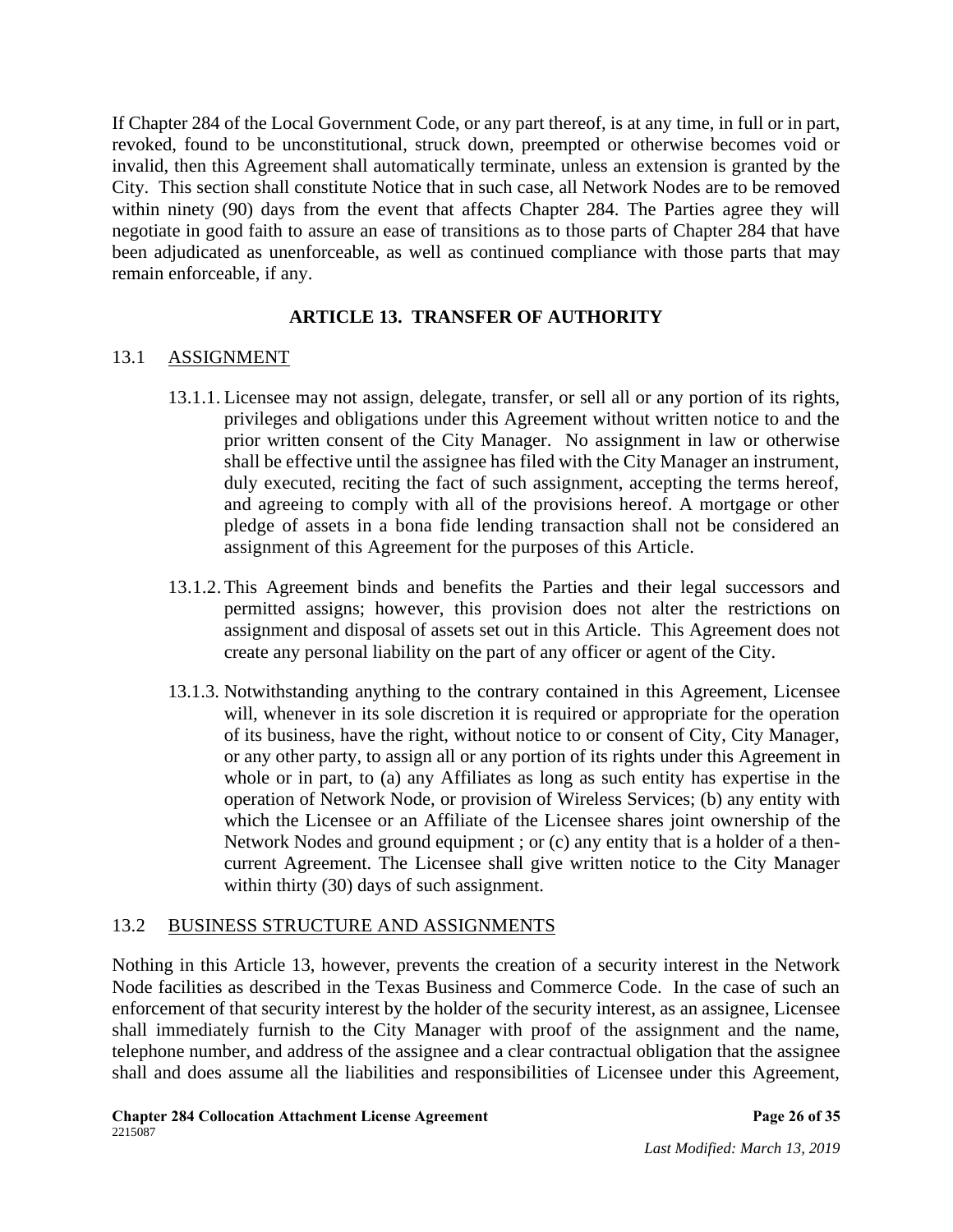including responsibilities for any unpaid past due payments, and current and future payments that may be due the City. Such assignment does not release Licensee of its obligations and payments due or to be due the City, unless there is an express written release agreed to by the City.

The parties acknowledge and agree that Network Nodes deployed by Licensee in each Location pursuant to this Agreement may be owned and/or remotely operated by third-party Wireless Service Providers and installed and maintained by Licensee pursuant to existing agreements between Licensee and the Wireless Service Provider. Such Network Nodes shall be treated as Licensee's Network Nodes for all purposes under this Agreement. A Wireless Service Provider's ownership and/or operation of such Network Node shall not constitute an assignment under Article 13 of this Agreement. Licensee shall remain solely responsible and liable for the performance of all obligations under this Agreement with respect to any such Network Node owned and/or remotely operated by a Wireless Service Provider and installed at a Location subject to this Agreement. After the initial Collocation on a City Service Pole subject to this Agreement has been approved and finally accepted by the City, Licensee shall send written notice via email to [rowtech@friscotexas.gov](mailto:rowtech@friscotexas.gov) and [ROW-DG@friscotexas.gov](mailto:ROW-DG@friscotexas.gov) for each additional Network Node to be owned and/or operated by a third-party Wireless Service Provider that Licensee seeks to Collocate and each such notice must include the original Network Node permit number for such Location). In the event such notice is not received by the City before any work begins to install the Network Node at a Location, then the installation and/or operation of such Network Node is not authorized under this Agreement and such Network Node shall be deemed an unauthorized Network Node under Section 3.3 of this Agreement (in addition to any other remedies available to the City). Such written notice is required in addition to all other requirements under this Agreement, the City's Public Right-of-Way Management Ordinance, Design Manual and Chapter 284 (including the requirement to obtain a Permit for such Network Node).

# **ARTICLE 14. INVENTORY AND INSPECTIONS**

## 14.1 INVENTORY RECORDS

14.1.1. Licensee shall maintain a list of its approved Network Node Locations on Service Poles by GIS location during the Term of this Agreement. Licensee shall provide to the City Manager such list within 30 days upon written request, but no more frequent than once per year after the first year of this Agreement.

## 14.2 INSPECTIONS

14.2.1. City representatives shall have the right to perform, or to have performed, (1) inspections of the records described in Section 14.1.1 and (2) inspections of all places in the Public Right-of-Way where work is undertaken in connection with this Agreement. Licensee shall keep its records described in Section 14.1.1 available for this purpose for at least four years after this Agreement terminates or expires. The inspection may be performed by City staff or third-party representatives engaged by the City. This provision does not affect the applicable statute of limitations.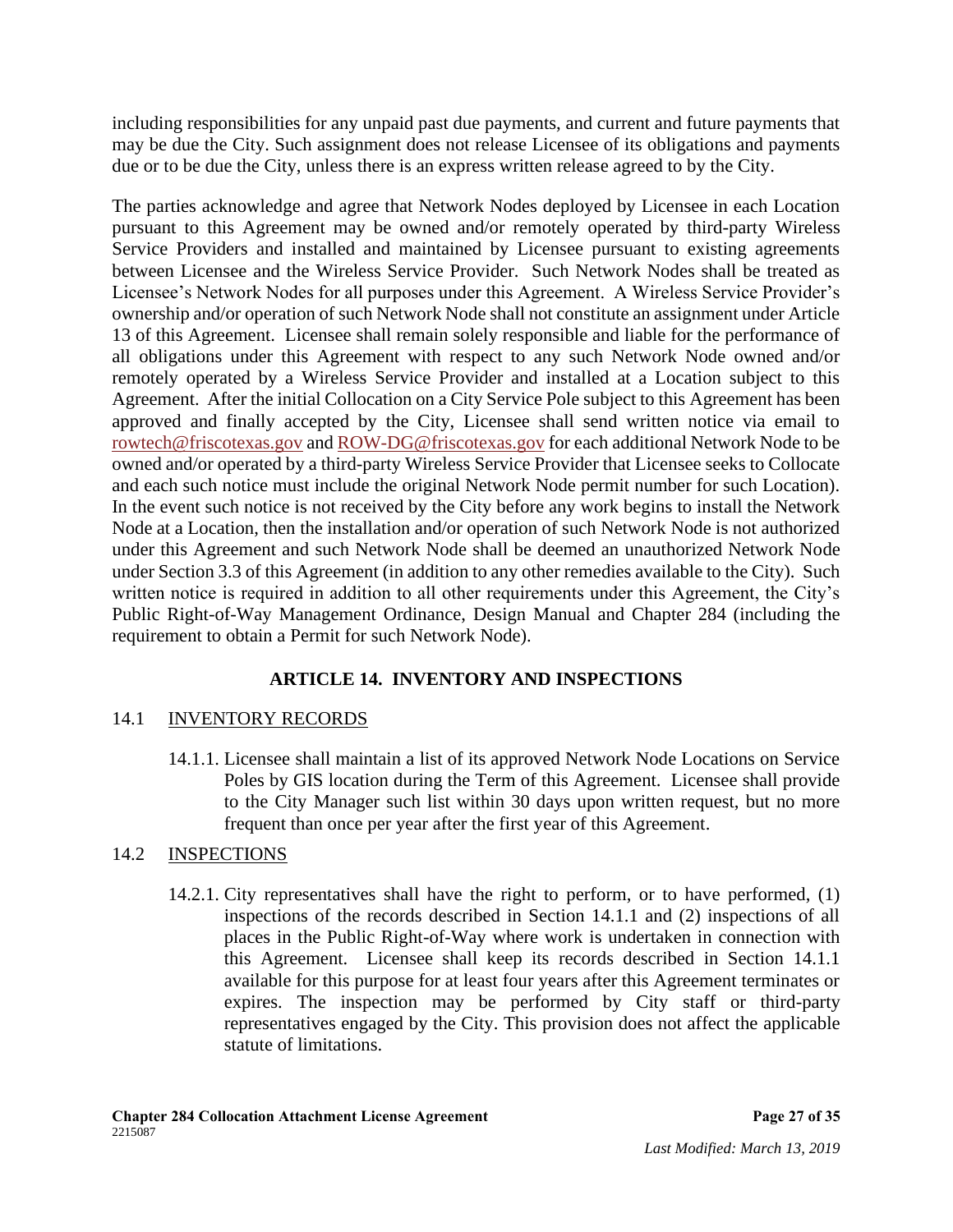- 14.2.2. In addition to other records or filings required hereunder or by Law, the Licensee shall maintain and provide access to a current map by either paper or electronic means, upon request by the City Manager or City Engineer, showing the approximate locations of Network Nodes on Service Poles in the Right-of- Way.
- 14.2.3. The City Manager may require the keeping of additional records or accounts necessary to determine the Licensee's compliance with the terms of this Agreement.

#### 14.3 CONFIDENTIAL INFORMATION

The City Manager shall not disclose any confidential information reproduced for documentation of audit issues unless required by law or court order. If the City receives a request to review or copy confidential information under the Texas Public Information Act or related law (the "Act"), the City shall comply with the requirements for handling third-party information under the Act. Confidential information deemed subject to disclosure under the Act by the Attorney General of the State of Texas shall be disclosed.

## **ARTICLE 15. MISCELLANEOUS**

#### 15.1 FORCE MAJEURE

Other than the Licensee's failure to pay amounts due and payable under this Agreement, the Licensee shall not be in default or be subject to sanction under any provision of this Agreement when its performance is prevented by Force Majeure. Force Majeure means an event caused by epidemic; act of God; fire, flood, hurricanes, tornadoes, or other natural disasters; explosions; terrorist acts against the City or Licensee; act of military or superior governmental authority that Licensee is unable to prevent by exercise of reasonable diligence; war; riots; or civil disorder; provided, however, that such causes are beyond the reasonable control and without the willful act, fault, failure or negligence of the Licensee. The term does not include any changes in general economic conditions such as inflation, interest rates, economic downturn or other factors of general application; or an event that merely makes performance more difficult, expensive or impractical. Performance is not excused under this section following the end of the applicable event of Force Majeure. Licensee is not relieved from performing its obligations under this Agreement due to a strike or work slowdown of its employees. Force Majeure does not entitle Licensee to reimbursement of payments.

This relief is not applicable unless the affected party does the following:

- 15.1.1. uses due diligence to remove the effects of the Force Majeure as quickly as possible and to continue performance notwithstanding the Force Majeure; and
- 15.1.2. provides the other party with prompt written notice of the cause and its anticipated effect.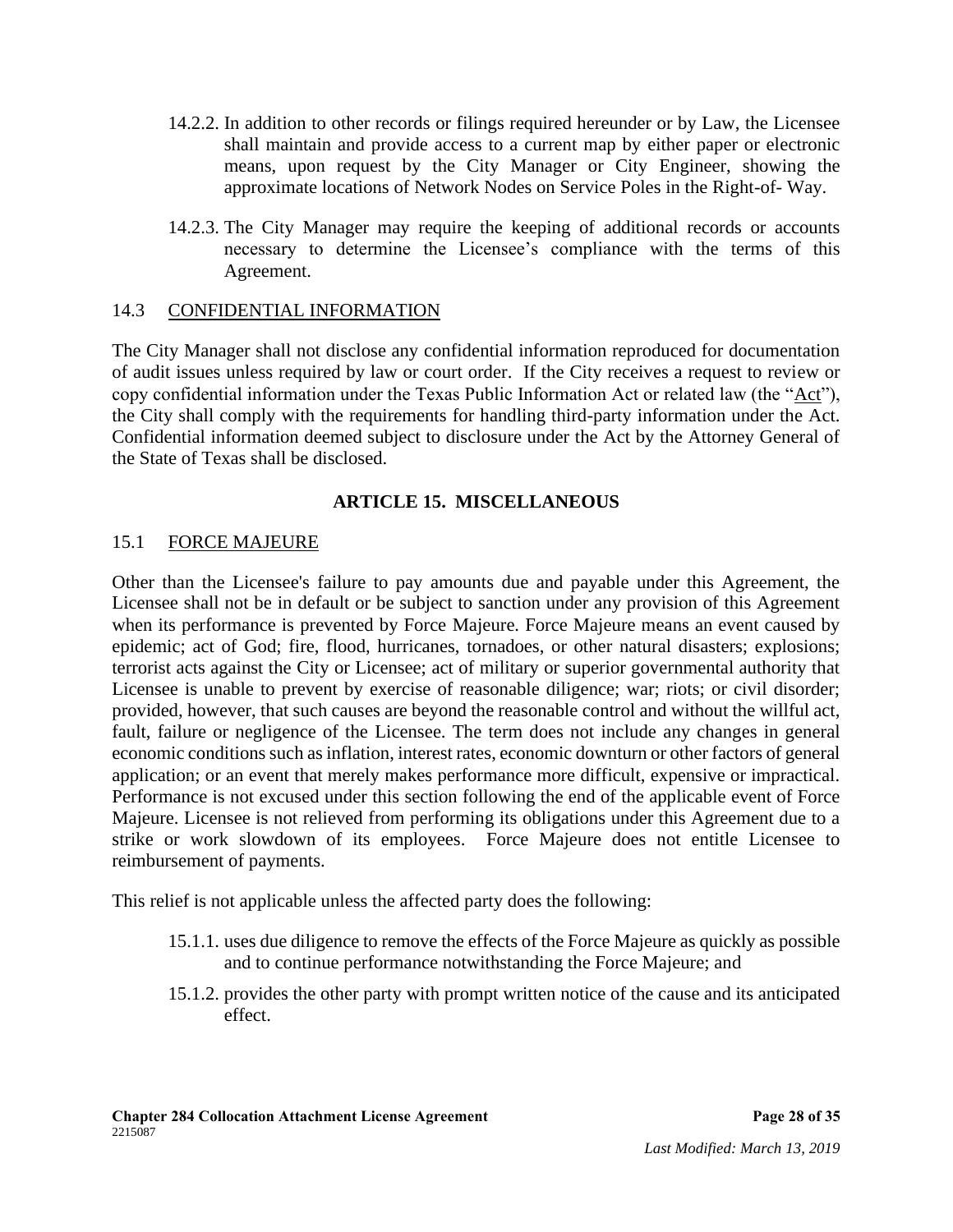The City Manager will review claims that a Force Majeure that directly impacts the City or Licensee has occurred and render a written decision within 14 days. The decision of the City Manager is final.

Licensee is not relieved from performing its obligations under this Agreement due to a strike or work slowdown of its employees. Licensee shall employ only fully trained and qualified personnel during a strike.

## 15.2 DISPUTE RESOLUTION

- 15.2.1. In the event of a dispute between the Parties that arises during the Term of this Agreement, the Parties shall attempt to expeditiously and amicably resolve any dispute through good faith discussions in the ordinary course of business at the level at which the dispute originates.
- 15.2.2. If the Parties are not able to resolve the dispute in the ordinary course of business, the City Manager and representatives of other City departments that are involved in the dispute will meet with Licensee's authorized representative in an attempt to resolve the dispute.
- 15.2.3. Except in emergencies, no lawsuit under or related to this Agreement by one party against the other may be filed until at least one (1) meeting has occurred between the City Manager and executives of Network Provider with full authority to resolve the claims in the meeting or that are available contemporaneously with the meeting via live telephonic communications where the parties agree to attempt in good faith to resolve or narrow the issues.
- 15.2.4. This section does not apply to disputes that involve a question of law.
- 15.2.5. Notwithstanding the existence of any dispute between the Parties, insofar as is possible under the terms of this Agreement, each Party shall continue to perform the obligations required of it during the continuation of any such dispute, unless enjoined or prohibited by a court of competent jurisdiction or unless this Agreement terminates or expires under the terms provided herein.

# 15.3 ACCEPTANCE AND APPROVAL; CONSENT

An approval by the City Manager, the City Engineer, or any other instrumentality of City, of any part of the Licensee's performance shall not be construed to waive compliance with this Agreement or to establish a standard of performance other than required by this Agreement or by law. Except as provided for in this Agreement, the City Manager or City Engineer are not authorized to vary the terms of this Agreement.

# 15.4 REPRESENTATIONS AND WARRANTIES

In addition to the representations, warranties, and covenants of the Licensee to the City set forth elsewhere herein, the Licensee represents and warrants to the City and covenants and agrees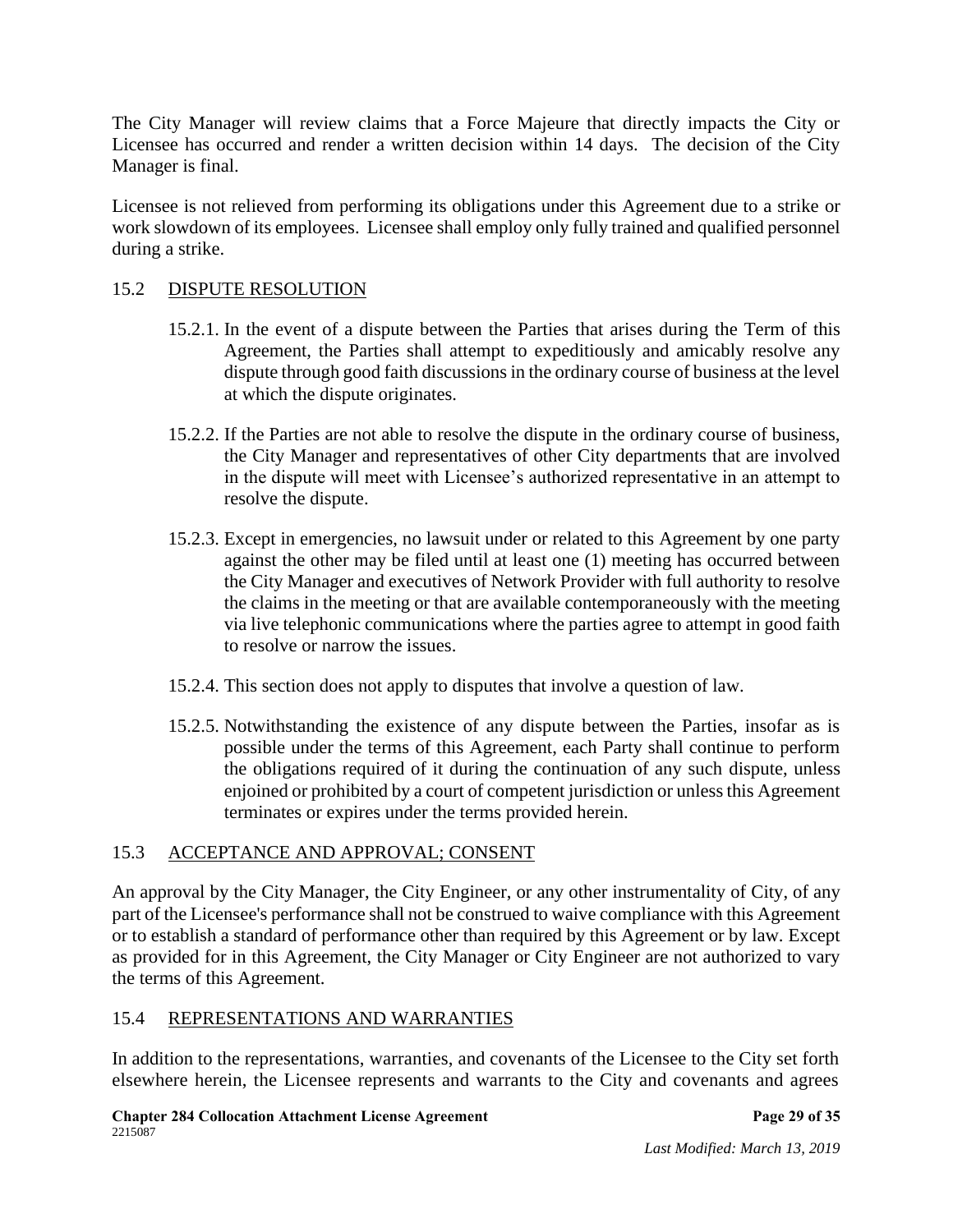(which representations, warranties, covenants and agreements shall not be affected or waived by any inspection or examination made by or on behalf of the City) that, as of the Effective Date of this Agreement and throughout the term of this Agreement:

- 15.4.1. *Organization, Standing and Power.* The Licensee is a Network Provider duly organized, validly existing and in good standing under the laws of the state of its organization and is duly authorized to do business in the State of Texas and in the City. The Licensee has all requisite power and authority to own or lease its properties and assets, subject to the terms of this Agreement, to conduct its businesses as currently conducted and to execute, deliver and perform this License and all other agreements entered into or delivered in connection with or as contemplated hereby.
- 15.4.2. *Truthful Statements.* The Licensee warrants, to the best of its knowledge and belief, that information provided and statements made in connection with its application for this Agreement were true and correct when made and are true and correct upon execution hereof.
- 15.4.3. *Condition of Public Right-of-Way.*Licensee accepts the Public Right-of-Way where Network Node are authorized to be located **"AS IS,"** without any express or implied warranties of any kind.

# 15.5 STATEMENT OF ACCEPTANCE

Licensee and City, for themselves, their successors and assigns, hereby accept and agrees to be bound by all terms, conditions and provisions of this Agreement.

# 15.6 RELATIONSHIP OF THE PARTIES

Licensee shall be responsible and liable for its contractors, subcontractors, and sublicensees. The City has no control or supervisory powers over the manner or method of Licensees' contractors' and subcontractors' performance under this Agreement. All personnel Licensee uses or provides are its employees, contractors, or subcontractors and not the City's employees, agents, or subcontractors for any purpose whatsoever.

# 15.7 SEVERABILITY

If any part of this Agreement is for any reason found to be unenforceable, all other parts remain enforceable unless the result materially prejudices either Party.

# 15.8 ENTIRE AGREEMENT

This Agreement merges the prior negotiations and understandings of the Parties and embodies the entire agreement of the Parties. No other agreements, assurances, conditions, covenants (express or implied), or other terms of any kind, exist between the Parties regarding this Agreement.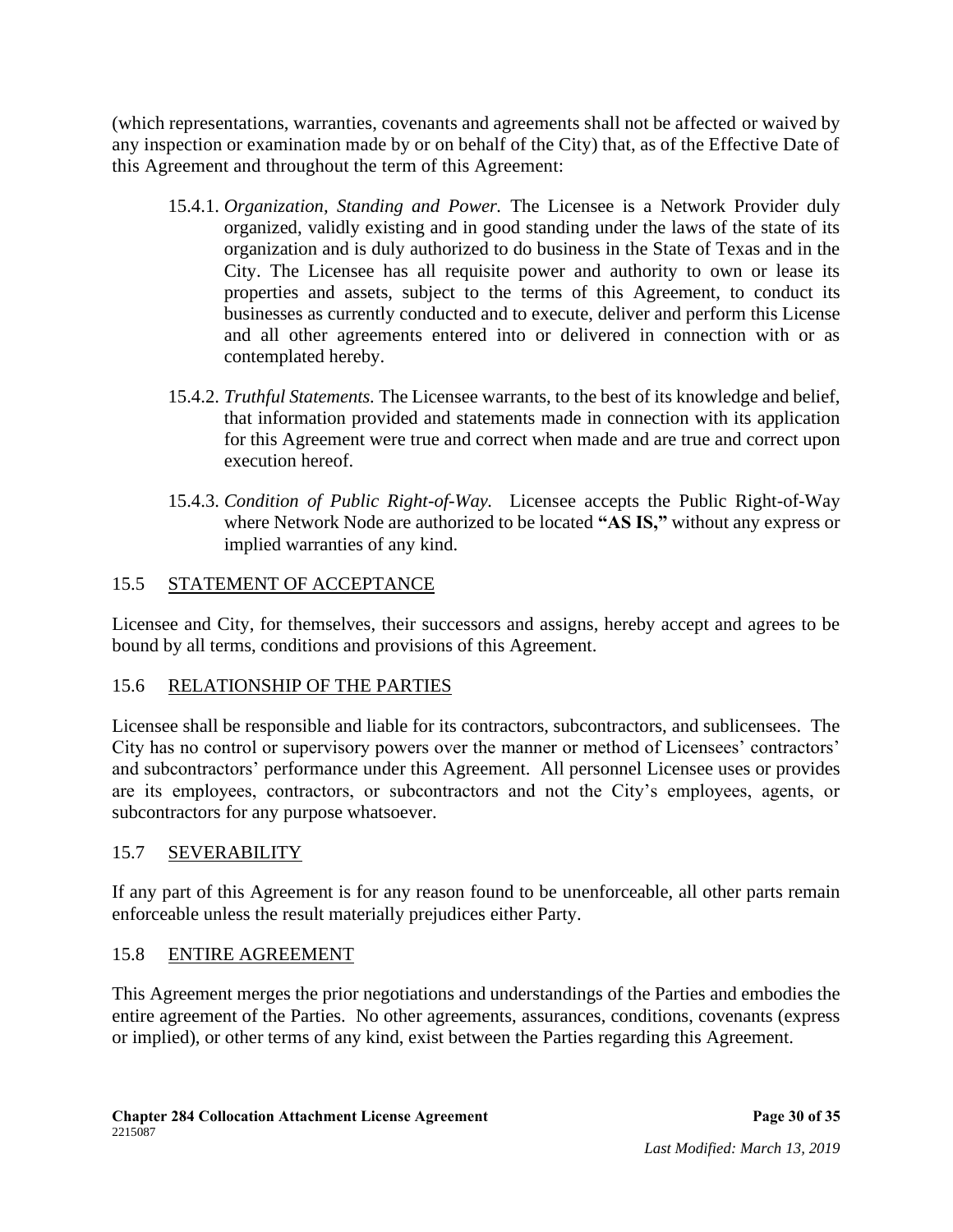#### 15.9 WRITTEN AMENDMENT

Unless otherwise specified elsewhere in this Agreement, this Agreement may be amended only by written instrument executed on behalf of the City and Licensee. The City Manager and City Engineer are only authorized to perform the functions specifically delegated to him or her in this Agreement.

## 15.10 APPLICABLE LAWS AND VENUE

15.10.1.This Agreement is subject to all Applicable Codes and Laws, and all rules and regulations of any regulatory body or officer having jurisdiction, including any lawful court or administrative decisions, judgments or orders that have been fully and finally adjudicated, including any appeals of such decisions judgments, or orders ("Decisions"). This Agreement shall be governed, construed, and enforced according to the laws of the State of Texas, without regard to its choice of law provisions.

If any material provision of this Agreement is superseded or affected by Law, then the Parties shall negotiate in good faith to revise this Agreement.

15.10.2.Subject to the Parties' obligation to submit to the dispute resolution process or mediation as described in this Agreement, Licensee shall submit any and all litigation and legal proceedings between any of the Licensee and the City to the exclusive jurisdiction of the state or federal courts in the State of Texas and waive any objections or right as to forum non conveniens, lack of personal jurisdiction, or similar grounds. Exclusive venue for any litigation relating to this Agreement is Collin County, Texas.

## 15.11 NOTICES

- 15.11.1.All notices to either party to the Agreement must be in writing and must be delivered by hand, United States registered or certified mail, return receipt requested, United States Express Mail, Federal Express, Airborne Express, UPS or any other national overnight express delivery service. The notice must be addressed to the party to whom the notice is given at its address set out in Article I, Section 1.1 of this Agreement or other address the receiving party has designated previously by proper notice to the sending party. Postage or delivery charges must be paid by the party giving the notice.
- 15.11.2. Licensee shall address a copy to the City Engineer at the address set out in Article I, Section 1.1 of all notices pertaining to Article 6 and 8 and other notices to the City Engineer required under this Agreement.
- 15.11.3. Licensee shall address a copy to the City Attorney at the following address:

Abernathy, Roeder, Boyd & Hullett, P.C. Attention: Ryan D. Pittman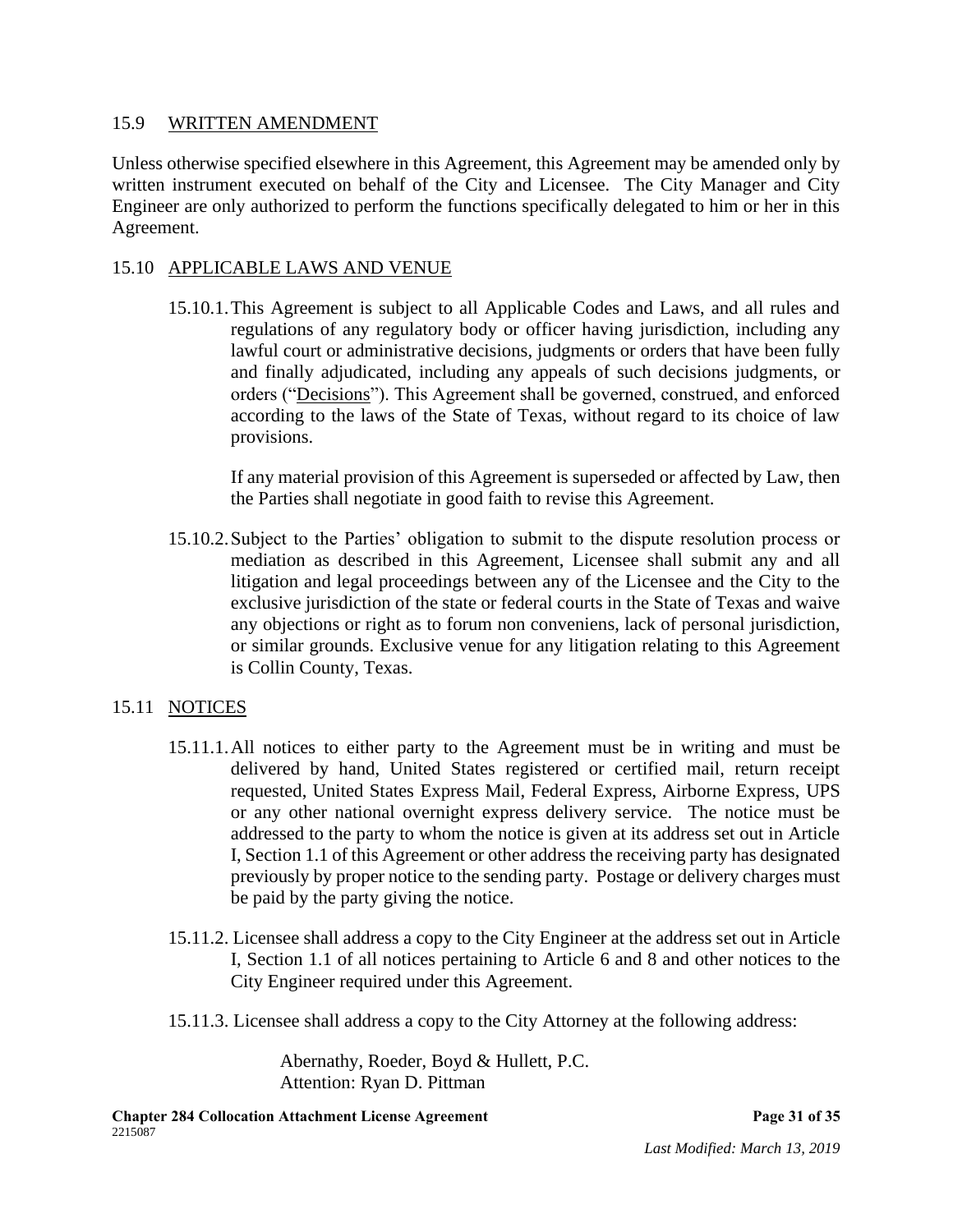1700 Redbud Blvd., Suite 300 McKinney, Texas 75069 Telephone: (214) 544-4000 Facsimile: (214) 544-4044 Email: rpittman@abernathy-law.com

## 15.12 CAPTIONS

Captions contained in this Agreement are for reference only, and, therefore, have no effect in construing this Agreement. The captions are not restrictive of the subject matter of any section in this Agreement.

## 15.13 NON-WAIVER

If either Party fails to require the other to perform a term of this Agreement, that failure does not prevent the Party from later enforcing that term and all other terms. If either Party waives the other's breach of a term, that waiver does not waive a later breach of this Agreement.

## 15.14 ENFORCEMENT

The City Attorney may enforce all legal rights and obligations under this Agreement without further authorization. Licensee shall provide to the City Attorney all documents and records pertaining to this Agreement that the City Attorney requests to assist in determining Licensee's compliance with this Agreement, with the exception of those documents made confidential by federal or State law or regulation.

## 15.15 AMBIGUITIES

If any term of this Agreement is ambiguous, it shall not be construed for or against any Party on the basis that the Party did or did not write it.

## 15.16 SURVIVAL

Licensee and the City shall remain obligated to the other Party under all provisions of this Agreement that expressly or by their nature extend beyond the termination or expiration of this Agreement, including, but not limited to, the provisions regarding warranty, indemnification and confidentiality.

All representations and warranties contained in this Agreement shall survive the term of the Agreement.

## 15.17 IMMUNITY

It is expressly understood and agreed that, in the execution and performance of this Agreement, the City has not waived, nor shall be deemed hereby to have waived, any defense or immunity, including governmental, sovereign and official immunity, that would otherwise be available to it against claims arising in the exercise of governmental powers and functions. By entering into this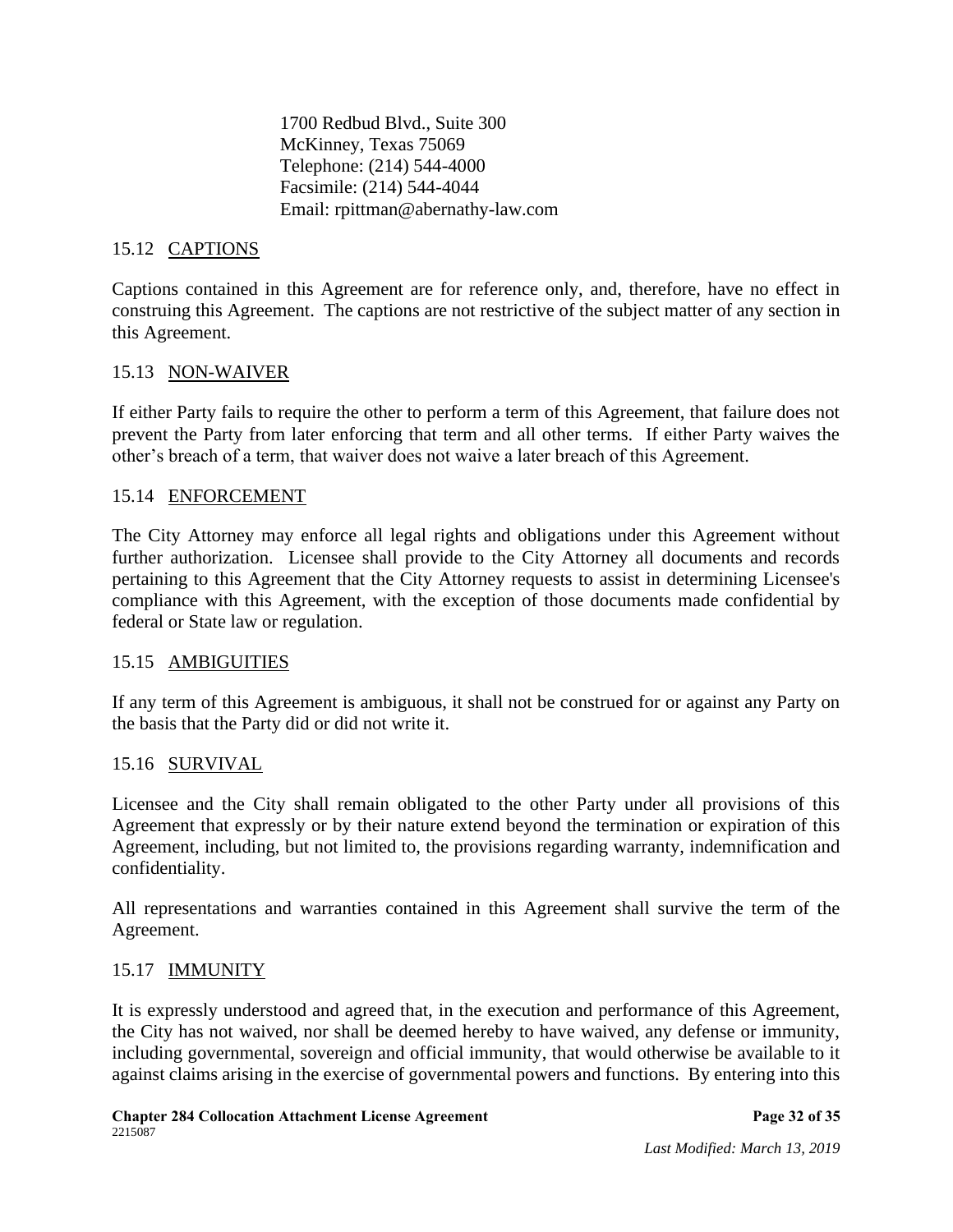Agreement, the parties do not create any obligations, express or implied, other than those set forth herein.

# 15.18 PARTIES IN INTEREST

This Agreement does not bestow any rights upon any third party, but binds and benefits the City and Licensee only.

# 15.19 REMEDIES CUMULATIVE

Unless otherwise specified elsewhere in this Agreement, the rights and remedies contained in this Agreement are not exclusive, but are cumulative of all rights and remedies which exist now or in the future. Neither party may terminate its duties under this Agreement except in accordance with its provisions.

## 15.20 LICENSEE DEBT

IF CITY MANAGER BECOMES AWARE THAT LICENSEE OWES ANY DELINQUENT SUM OF MONEY IN AN AMOUNT GREATER THAN \$100.00 TO THE CITY OR ANY AFFILIATE ENTITY FOR AD VALOREM TAXES ON REAL OR PERSONAL PROPERTY LOCATED WITHIN THE BOUNDARIES OF THE CITY ("DEBT"), IT SHALL NOTIFY LICENSEE IN WRITING. IF LICENSEE DOES NOT PAY THE DEBT WITHIN 30 DAYS OF SUCH NOTIFICATION, THE CITY MANAGER MAY DEDUCT FUNDS IN AN AMOUNT EQUAL TO THE DEBT FROM ANY PAYMENTS OWED TO LICENSEE BY THE CITY UNDER THIS AGREEMENT.

## 15.21 PARTS INCORPORATED

All of the above-described sections listed in the Table of Contents and the listed exhibits are made a part of and incorporated into this Agreement.

## 15.22 CONTROLLING PARTS

If a conflict between the sections of the Agreement and any of the exhibits arises, the sections of the Agreement control over the exhibits.

[*Signature page follows*.]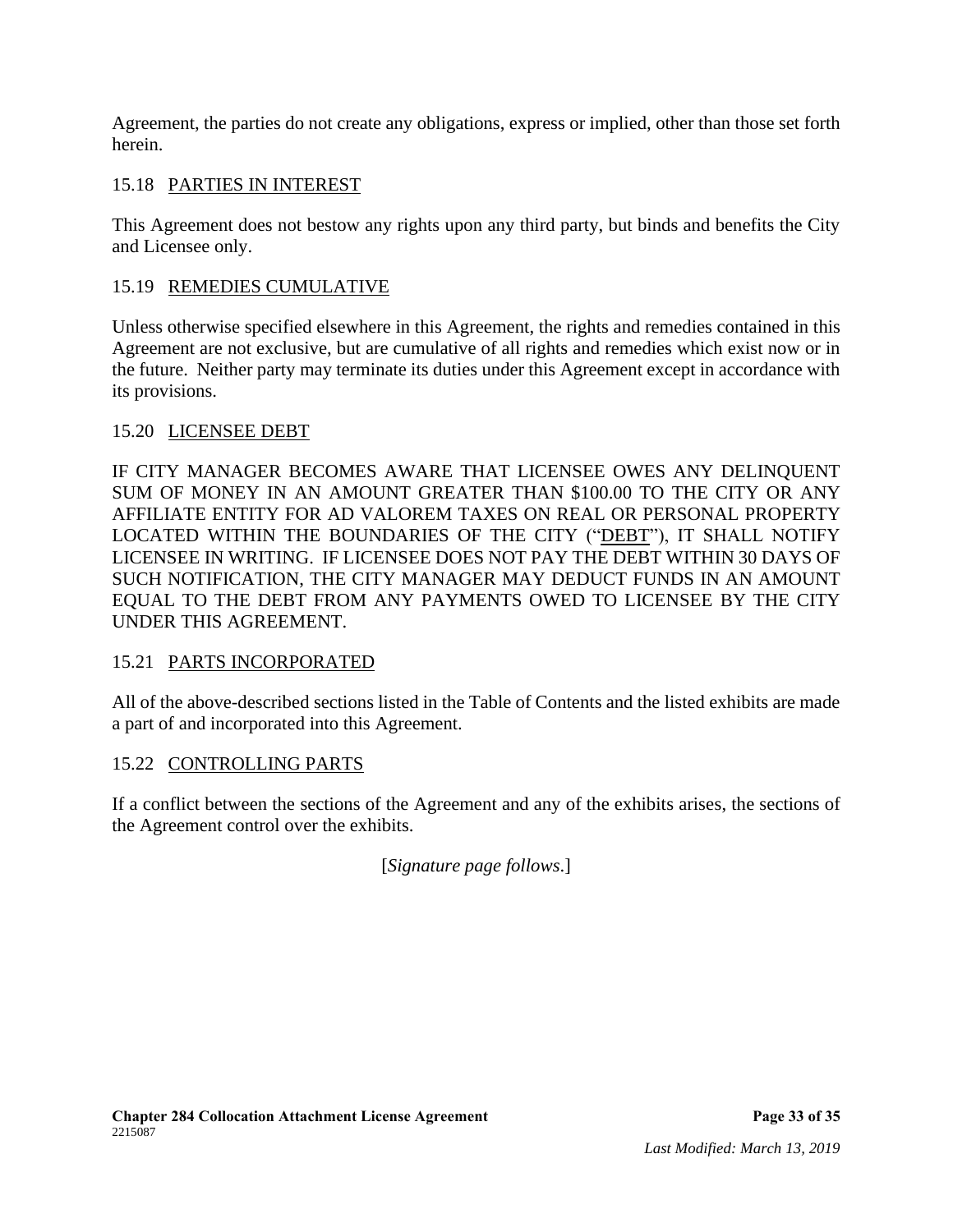IN WITNESS WHEREOF, the Original Signatories, through their duly authorized officers, have executed this Agreement in multiple counterparts, each of equal force and effect, effective as of the date signed by the City Manager.

\_\_\_\_\_\_\_\_\_\_\_\_\_\_\_\_\_\_\_\_\_\_\_\_\_\_\_\_\_\_\_ \_\_\_\_\_\_\_\_\_\_\_\_\_\_\_\_\_\_\_\_\_\_\_\_\_\_\_\_\_\_\_

#### **LICENSEE/NETWORK PROVIDER: CITY:**

#### **\_\_\_\_\_\_\_\_\_\_\_\_\_\_ CITY OF FRISCO, TEXAS**

Tax Identification No.: **ATTEST:**

Name: George Purefoy, City Manager Title: Date Signed: \_\_\_\_\_\_\_\_\_\_\_\_\_\_\_

Kristi Morrow, City Secretary

\_\_\_\_\_\_\_\_\_\_\_\_\_\_\_\_\_\_\_\_\_\_\_\_\_\_\_\_\_\_\_

#### **APPROVED AS TO FORM:**

Ryan D. Pittman Abernathy Roeder Boyd & Hullett, P.C.

\_\_\_\_\_\_\_\_\_\_\_\_\_\_\_\_\_\_\_\_\_\_\_\_\_\_\_\_\_\_\_